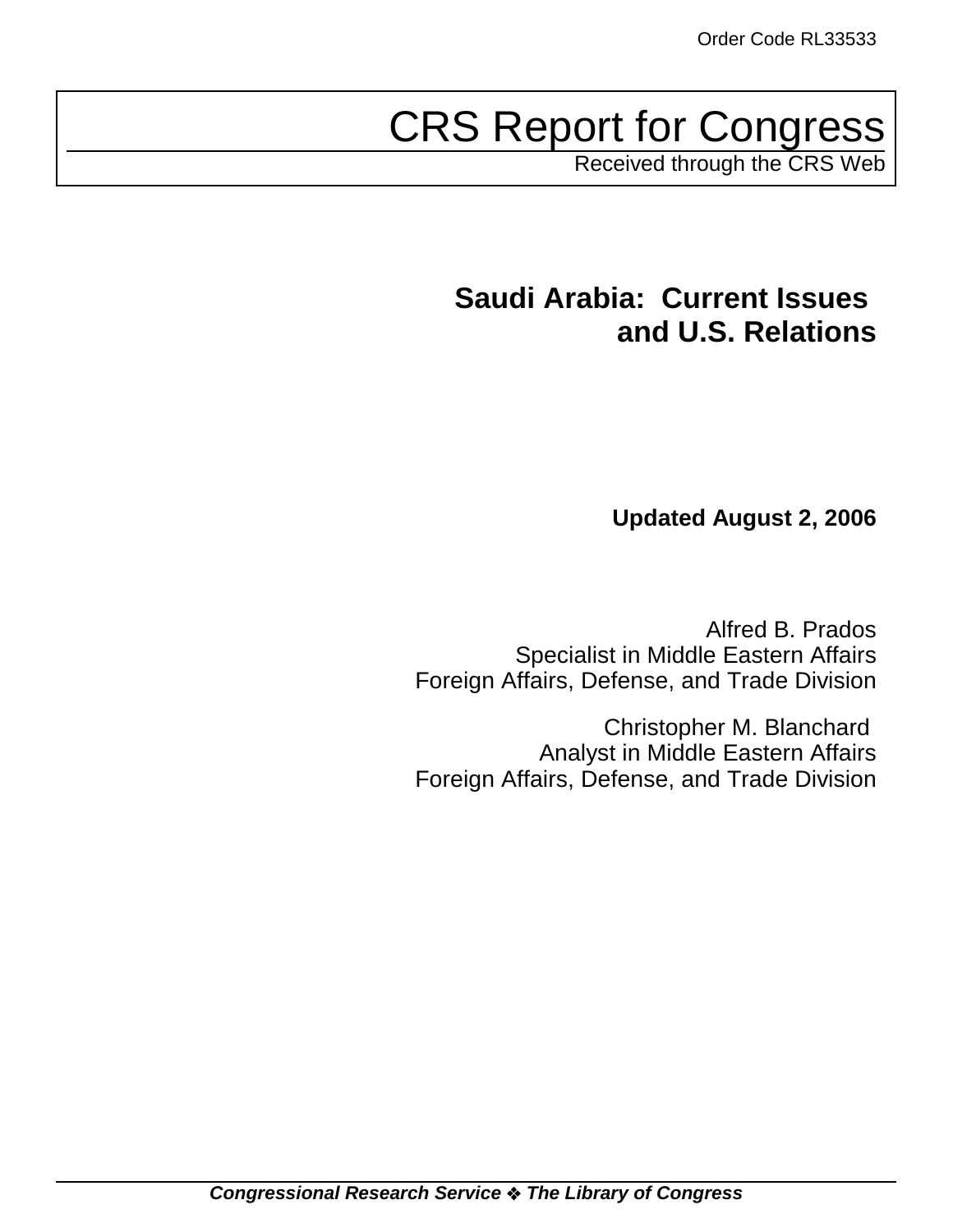| <b>Report Documentation Page</b>                                                                                                                                                                                                                                                                                                                                                                                                                                                                                                                                                                                                                                                                                                                                                                                                                                   |                             |                              |                               | Form Approved<br>OMB No. 0704-0188        |                           |  |
|--------------------------------------------------------------------------------------------------------------------------------------------------------------------------------------------------------------------------------------------------------------------------------------------------------------------------------------------------------------------------------------------------------------------------------------------------------------------------------------------------------------------------------------------------------------------------------------------------------------------------------------------------------------------------------------------------------------------------------------------------------------------------------------------------------------------------------------------------------------------|-----------------------------|------------------------------|-------------------------------|-------------------------------------------|---------------------------|--|
| Public reporting burden for the collection of information is estimated to average 1 hour per response, including the time for reviewing instructions, searching existing data sources, gathering and<br>maintaining the data needed, and completing and reviewing the collection of information. Send comments regarding this burden estimate or any other aspect of this collection of information,<br>including suggestions for reducing this burden, to Washington Headquarters Services, Directorate for Information Operations and Reports, 1215 Jefferson Davis Highway, Suite 1204, Arlington<br>VA 22202-4302. Respondents should be aware that notwithstanding any other provision of law, no person shall be subject to a penalty for failing to comply with a collection of information if it<br>does not display a currently valid OMB control number. |                             |                              |                               |                                           |                           |  |
| 2. REPORT TYPE<br>1. REPORT DATE                                                                                                                                                                                                                                                                                                                                                                                                                                                                                                                                                                                                                                                                                                                                                                                                                                   |                             |                              |                               | <b>3. DATES COVERED</b>                   |                           |  |
| 02 AUG 2006<br>N/A                                                                                                                                                                                                                                                                                                                                                                                                                                                                                                                                                                                                                                                                                                                                                                                                                                                 |                             |                              |                               |                                           |                           |  |
| <b>4. TITLE AND SUBTITLE</b>                                                                                                                                                                                                                                                                                                                                                                                                                                                                                                                                                                                                                                                                                                                                                                                                                                       |                             |                              |                               | 5a. CONTRACT NUMBER                       |                           |  |
| <b>Saudi Arabia: Current Issues and U.S. Relations</b>                                                                                                                                                                                                                                                                                                                                                                                                                                                                                                                                                                                                                                                                                                                                                                                                             |                             |                              | <b>5b. GRANT NUMBER</b>       |                                           |                           |  |
|                                                                                                                                                                                                                                                                                                                                                                                                                                                                                                                                                                                                                                                                                                                                                                                                                                                                    |                             |                              |                               | 5c. PROGRAM ELEMENT NUMBER                |                           |  |
| 6. AUTHOR(S)                                                                                                                                                                                                                                                                                                                                                                                                                                                                                                                                                                                                                                                                                                                                                                                                                                                       |                             |                              | <b>5d. PROJECT NUMBER</b>     |                                           |                           |  |
|                                                                                                                                                                                                                                                                                                                                                                                                                                                                                                                                                                                                                                                                                                                                                                                                                                                                    |                             |                              |                               | <b>5e. TASK NUMBER</b>                    |                           |  |
|                                                                                                                                                                                                                                                                                                                                                                                                                                                                                                                                                                                                                                                                                                                                                                                                                                                                    |                             |                              |                               | 5f. WORK UNIT NUMBER                      |                           |  |
| 7. PERFORMING ORGANIZATION NAME(S) AND ADDRESS(ES)<br>8. PERFORMING ORGANIZATION<br><b>REPORT NUMBER</b><br><b>Congressional Research Service The Library of Congress 101</b><br>Independence Ave, SE Washington, DC 20540-7500                                                                                                                                                                                                                                                                                                                                                                                                                                                                                                                                                                                                                                    |                             |                              |                               |                                           |                           |  |
| 9. SPONSORING/MONITORING AGENCY NAME(S) AND ADDRESS(ES)                                                                                                                                                                                                                                                                                                                                                                                                                                                                                                                                                                                                                                                                                                                                                                                                            |                             |                              |                               | 10. SPONSOR/MONITOR'S ACRONYM(S)          |                           |  |
|                                                                                                                                                                                                                                                                                                                                                                                                                                                                                                                                                                                                                                                                                                                                                                                                                                                                    |                             |                              |                               | 11. SPONSOR/MONITOR'S REPORT<br>NUMBER(S) |                           |  |
| 12. DISTRIBUTION/AVAILABILITY STATEMENT<br>Approved for public release, distribution unlimited                                                                                                                                                                                                                                                                                                                                                                                                                                                                                                                                                                                                                                                                                                                                                                     |                             |                              |                               |                                           |                           |  |
| <b>13. SUPPLEMENTARY NOTES</b>                                                                                                                                                                                                                                                                                                                                                                                                                                                                                                                                                                                                                                                                                                                                                                                                                                     |                             |                              |                               |                                           |                           |  |
| 14. ABSTRACT                                                                                                                                                                                                                                                                                                                                                                                                                                                                                                                                                                                                                                                                                                                                                                                                                                                       |                             |                              |                               |                                           |                           |  |
| <b>15. SUBJECT TERMS</b>                                                                                                                                                                                                                                                                                                                                                                                                                                                                                                                                                                                                                                                                                                                                                                                                                                           |                             |                              |                               |                                           |                           |  |
| 16. SECURITY CLASSIFICATION OF:                                                                                                                                                                                                                                                                                                                                                                                                                                                                                                                                                                                                                                                                                                                                                                                                                                    |                             |                              | <b>17. LIMITATION OF</b>      | 18. NUMBER                                | 19a. NAME OF              |  |
| a. REPORT<br>unclassified                                                                                                                                                                                                                                                                                                                                                                                                                                                                                                                                                                                                                                                                                                                                                                                                                                          | b. ABSTRACT<br>unclassified | c. THIS PAGE<br>unclassified | <b>ABSTRACT</b><br><b>SAR</b> | OF PAGES<br>24                            | <b>RESPONSIBLE PERSON</b> |  |

**Standard Form 298 (Rev. 8-98)**<br>Prescribed by ANSI Std Z39-18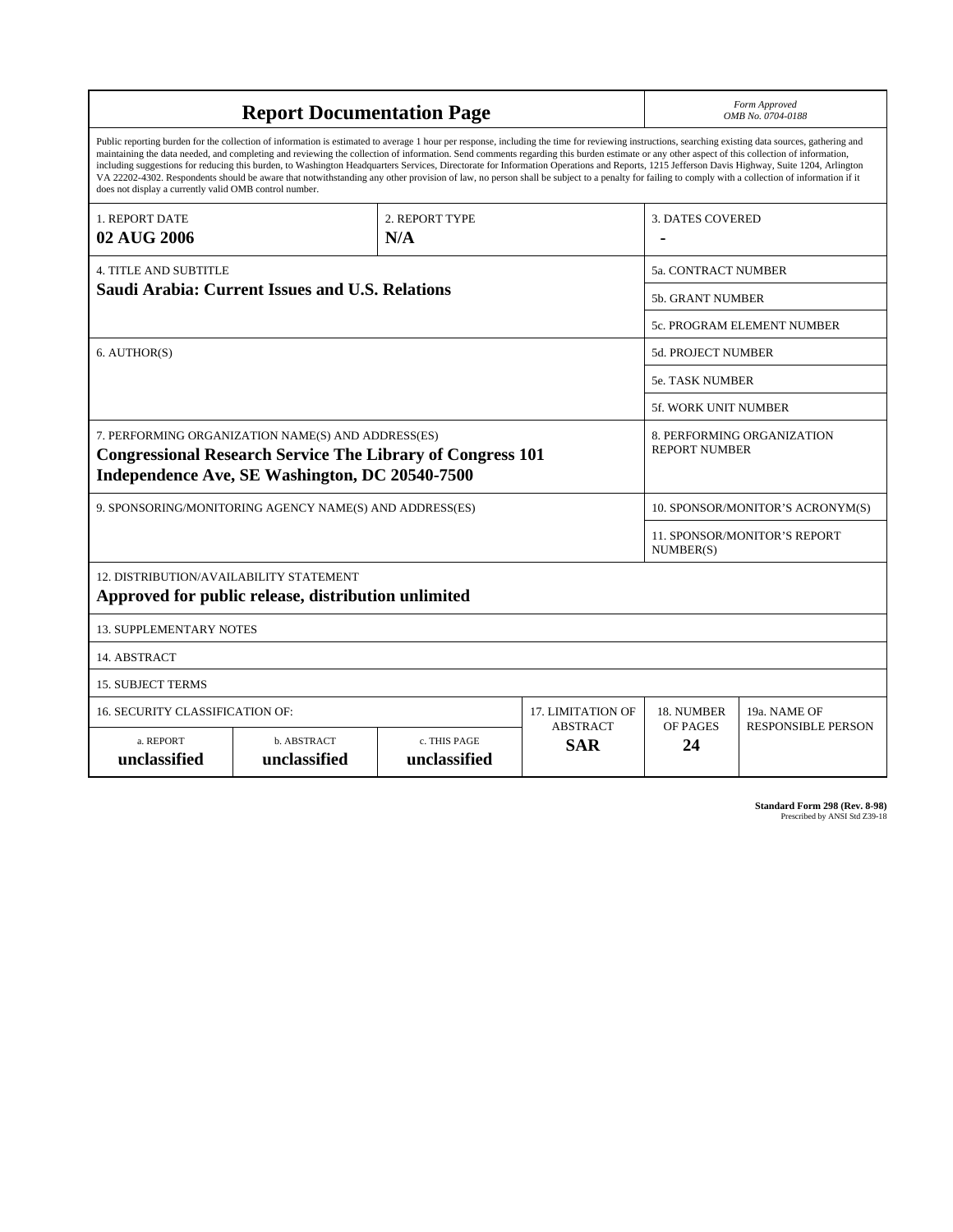### Saudi Arabia: Current Issues and U.S. Relations

### **Summary**

Saudi Arabia, a monarchy ruled by the Saud dynasty, enjoys special importance in much of the international community because of its unique association with the Islamic religion and its oil wealth. The United States and Saudi Arabia have longstanding economic and defense ties. A series of informal agreements, statements by successive U.S. administrations, and military deployments have demonstrated a strong U.S. security commitment to Saudi Arabia. Saudi Arabia was a key member of the allied coalition that expelled Iraqi forces from Kuwait in 1991. Saudi Arabia subsequently hosted U.S. aircraft enforcing the no-fly zone over southern Iraq. Saudi officials expressed opposition to the U.S.-led military campaign launched against Iraq in March 2003 (Operation Iraqi Freedom), although Saudi Arabia reportedly permitted certain support operations by U.S. and British military forces, in addition to making some facilities available to them. By mutual agreement, the United States withdrew virtually all its forces from Saudi Arabia at the end of August 2003.

Bombing attacks against several U.S. and foreign operated installations in Saudi Arabia have raised some concerns about security of U.S. citizens and what appears to be growing anti-Americanism in some segments of the Saudi population. Since the attacks on the United States on September 11, 2001, some commentators have maintained that Saudi domestic and foreign policies have created a climate that may have contributed to terrorist acts by Islamic radicals. U.S. officials have generally cited Saudi support in the aftermath of the attacks, including increased intelligence sharing, law enforcement activities, and tracking of terrorist financing.

In its final report, released on July 23, 2004, the U.S. National Commission on Terrorist Attacks upon the United States (the 9/11 Commission) described Saudi Arabia as having been "a problematic ally in combating Islamic extremism," while noting that Saudi cooperation has improved, especially since further terrorist attacks in Saudi Arabia beginning in May 2003. The National Intelligence Reform Act (P.L. 108-458, December 17, 2004) contains a requirement (Section 7120(b)) that the President submit to designated congressional committees a strategy for collaboration with Saudi Arabia, as part of a larger report on U.S. government activities to implement the provisions of this act.

Other principal issues of bilateral interest include security in the post-war Gulf region, the Saudi position on the Arab-Israeli conflict, arms transfers to Saudi Arabia, Saudi external aid programs, bilateral trade relationships and oil production, and Saudi policies on human rights and democracy. On June 9, 2006, the House adopted H.Amdt. 997 to H.R. 5522 (Foreign Operations Appropriations, FY2007) by 312-97 (Roll no. 244); this amendment (Section 589 of the House version of H.R. 5522) prohibits U.S. assistance to Saudi Arabia and contained no Presidential waiver provision. The FY2006 Foreign Operations Appropriations Act (P.L. 109-102) contained an identical ban but provided waiver authority to the President. This CRS report replaces CRS Issue Brief IB93113, *Saudi Arabia: Current Issues and U.S. Relations*, by Alfred B. Prados; it will be updated as circumstances warrant.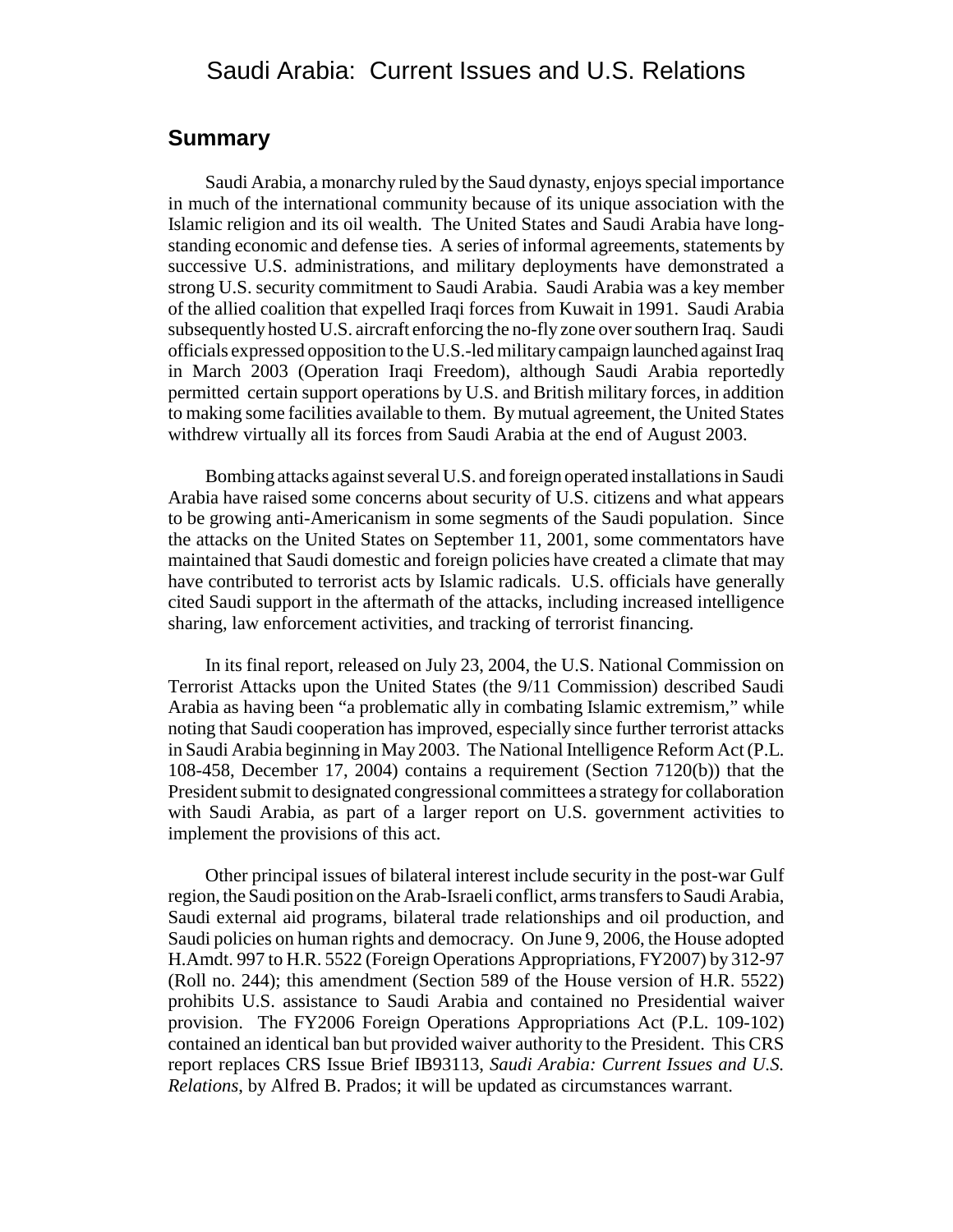### **Contents**

| Post-War Iraq: Withdrawal of U.S. Troops from Saudi Arabia 10 |  |
|---------------------------------------------------------------|--|
|                                                               |  |
|                                                               |  |
|                                                               |  |
|                                                               |  |
|                                                               |  |
|                                                               |  |
|                                                               |  |
|                                                               |  |
|                                                               |  |
|                                                               |  |
|                                                               |  |
|                                                               |  |
|                                                               |  |
|                                                               |  |
|                                                               |  |
|                                                               |  |
|                                                               |  |
|                                                               |  |

### **List of Tables**

|--|--|--|--|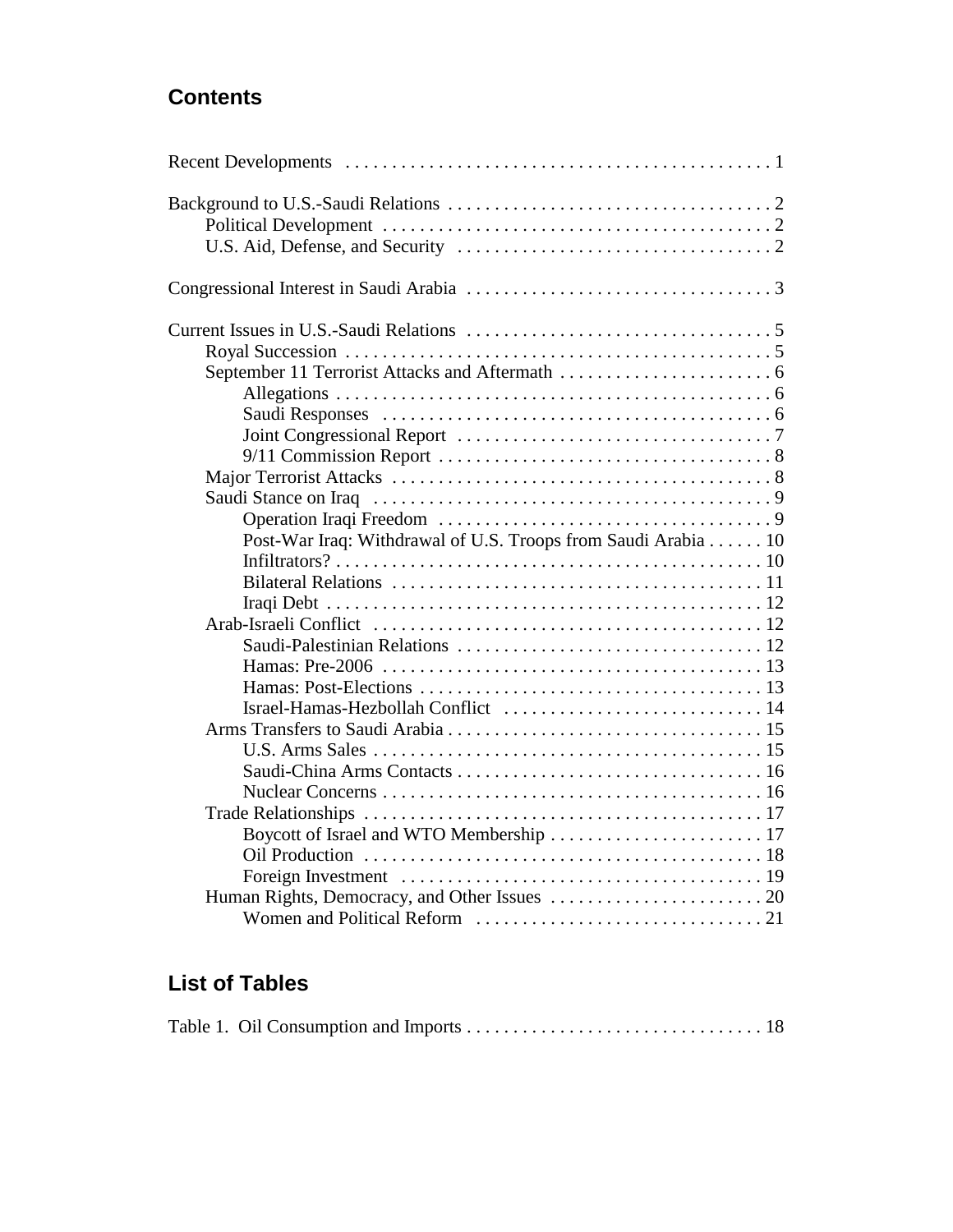# Saudi Arabia: Current Issues and U.S. Relations

### **Recent Developments**

After initially blaming the Lebanese militia Hezbollah for the current outbreak of violence along the Israel-Lebanon border, Saudi Arabian leaders have voiced condemnation of Israel in response to Israeli military attacks inside Lebanon that have killed hundreds of civilians and damaged critical infrastructure. On July 25, the Saudi cabinet warned "that if the Israeli military savagery continues to kill and destroy, no can predict what would happen" and "that, should the option of peace fail as a result of the Israeli arrogance, only the option of war will remain." On July 31, the cabinet cited "the moral, political, and material responsibility of Israel for massacres and war crimes" and pledged "the Kingdom's standing with all its political and economic capabilities" by the people of Lebanon.

Saudi Foreign Minister Prince Saud al-Faisal and Saudi National Security Council chief and former Ambassador to the United States Prince Bandar bin Sultan visited Washington, D.C. on July 23 to deliver a letter from King Abdullah bin Abdulaziz requesting U.S. support for an immediate ceasefire. Current Saudi Ambassador to the United States Prince Turki al-Faisal clarified the Saudi position later that week saying, "Saudi Arabia holds firmly responsible those who first engaged in reckless adventure under the guise of resistance [Hamas and Hezbollah]," adding that, the groups' "unacceptable and irresponsible actions do not justify the Israeli destruction of Lebanon or the targeting and punishment of the Lebanese and Palestinian civilian populations."

The Saudi Arabian government has pledged over \$1.5 billion in financial assistance to the Lebanese government and has organized a popular relief campaign under the auspices of the Minister of Interior Prince Nayef bin Abdulaziz. The government also announced plans to transfer \$250 million in reconstruction assistance "to the Palestinian people" and confirmed the transfer of half of a \$92 million budgetary support pledge for the Palestinian Authority.

In late July 2006, the Bush Administration notified Congress that it has approved over \$9 billion worth of potential U.S. military sales to Saudi Arabia. The proposed sales will support the Saudi Arabian National Guard and may ultimately include 24 Black Hawk helicopters, 724 light armored vehicles, long-range radio systems, night vision goggles, thermal weapon sights, and other equipment. A number of planned re-manufacture and upgrade sales are also part of the proposed package, including modifications for Apache attack helicopters, the transfer of 58 M1A1 Abrams tanks, and their upgrading along with 315 Saudi M1A2 Abrams tanks. Congress has thirty days from the notification dates to block the sales.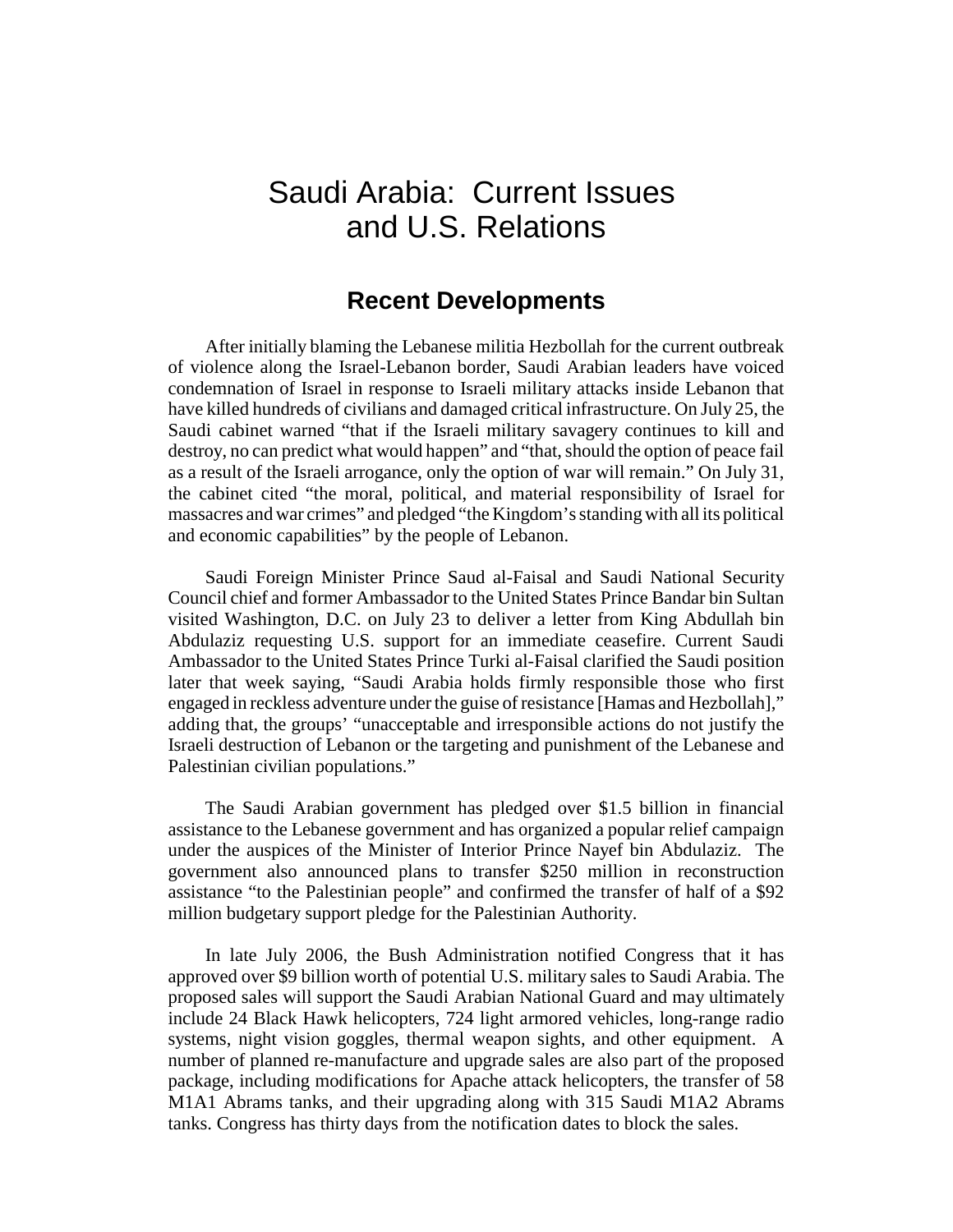### **Background to U.S.-Saudi Relations**

### **Political Development**

As the birthplace of the Islamic religion in 622 A.D. and as the home of Islam's two holiest shrines (the cities of Mecca and Medina), the Arabian Peninsula has always occupied a position of special prestige within the Middle East. With the establishment of Arab empires based in Damascus and Baghdad, the peninsula gradually lost its political importance and sank into disunity. In the 16th century, much of the Arabian Peninsula came under the nominal rule of the Ottoman Empire; however, tribal leaders effectively controlled most of the region. During this period, an alliance developed between an influential eastern tribe, the House of Saud, and the leaders of a puritanical and reformist Islamic group known as the Wahhabi movement.

During the first quarter of the 20th century, a chieftain of the Saud family, Abd al-Aziz ibn Abd al-Rahman (later known as Ibn Saud) overcame numerous rivals with the support of his Wahhabi allies and succeeded in unifying most of the Arabian Peninsula under his rule. Five sons have succeeded him. U.S.-Saudi relations with the modern Saudi kingdom have expanded over the years. A series of informal agreements, statements by successive U.S. administrations, and military deployments have demonstrated a strong U.S. security commitment to Saudi Arabia.

|                                     | Saudi Afadia in Briel                                                                |
|-------------------------------------|--------------------------------------------------------------------------------------|
| <b>Population (July 2006):</b>      | 27,019,731 (includes 5,576,076 foreign residents)                                    |
| Area:                               | Growth rate: 2.18%<br>$1,960,582$ sq.km. $(756,985$ sq.mi.); just over one fifth the |
|                                     | size of the United States                                                            |
| <b>Ethnic Groups:</b>               | (native Saudis only) Arab 90%; Afro-Asian 10%                                        |
| <b>Religion:</b>                    | (native Saudis only) Muslim 100% (Sunni 85-95%,<br>Shi'ite 5-15%)                    |
| Literacy $(2003)$ :                 | 78.8% (male 84.7%, female 70.8%)                                                     |
| GDP (2005):                         | \$264 billion; growth rate: $6.1\%$ <sup>*</sup>                                     |
| <b>External Public Debt (2005):</b> | \$36.8 billion                                                                       |
| Inflation $(2005)$ :                | 0.4%                                                                                 |
| Unemployment (2004):                | 13% (males); some estimates range up to 25%                                          |
|                                     |                                                                                      |

### **Saudi Arabia in Brief**

\*Unusually high figure, largely owing to mounting oil production. A leading Saudi bank estimates 6.5% in 2005.

#### Sources: IMF; U.S. Dept. of Commerce; CIA World Factbook; Economist Intelligence Unit

### **U.S. Aid, Defense, and Security**

As Saudi oil income expanded, U.S. economic aid ended in 1959. Small amounts of aid continued through 1975, limited to a small international military education and training (IMET) program after 1968. Total U.S. aid to Saudi Arabia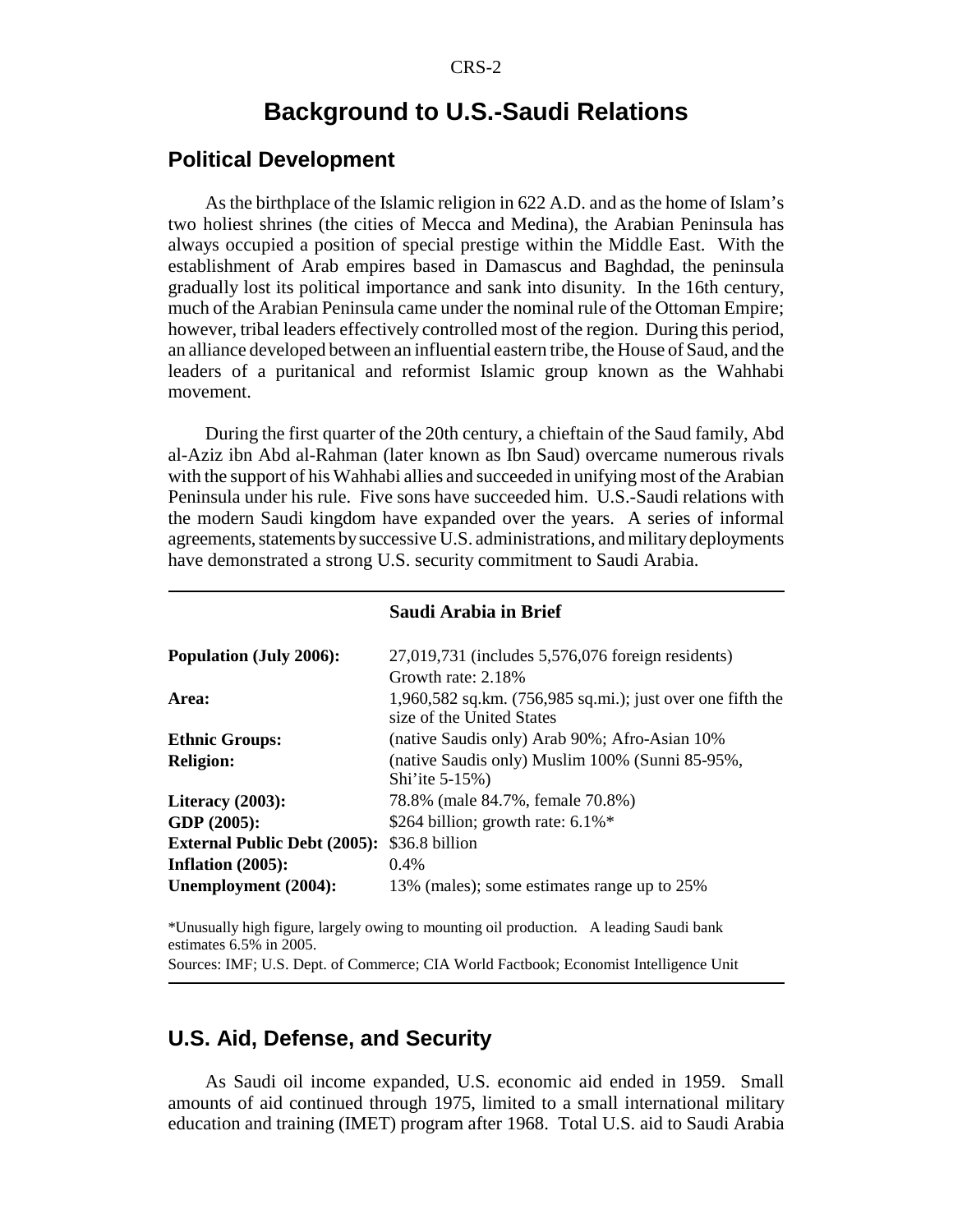from 1946 through its termination in 1975 amounted to \$328.4 million, of which \$295.8 million was military and \$32.6 million was economic assistance. Approximately 20% of total aid was in the form of grants and 80% in loans, all of which have been repaid. A small IMET program of \$22,000 per year to help defray some expenses of sending Saudi officers to U.S. military service schools was resumed in FY2002 and increased slightly to \$24,000 in 2003 and 2004; and \$25,000 in 2005; \$24,000 was requested by the Administration for Saudi Arabia in FY2006 and \$20,000 in FY2007. This amount permits Saudi Arabia to purchase additional U.S. training at a lower cost than that which is charged to countries not eligible for IMET. Saudi officials also cite their country's role as a donor of aid to less affluent countries; according to the Saudi Embassy in Washington, Saudi Arabia gave \$1.7 *billion* in development assistance and \$14.7 *million* in relief assistance to developing countries in 2002. In late 2005, U.S. and Saudi officials initiated a "strategic dialogue" to expand cooperation in six key areas: counterterrorism, military affairs, energy, business, education and human development, and consular affairs.

### **Congressional Interest in Saudi Arabia**

### **108th Congress**

Relevant sections of the Intelligence Reform and Terrorism Prevention Act (P.L. 108-458, December 17, 2004) capture many of the concerns reflected in the 9/11 Commission report regarding Saudi Arabia. Section 7105(a) contains findings that review problems in the bilateral relationship but note improvements in counterterrorism cooperation between the two countries since mid-2003. Section 7105(b) expresses the sense of Congress that "there should be a more robust dialogue between the people and Government of the United States and the people and Government of Saudi Arabia." Section 7120(b) requires the President to submit to Congress within 180 days a strategy for collaboration with Saudi Arabia, as part of a larger report on U.S. government activities to implement the provisions of this act.

### **109th Congress**

The 109<sup>th</sup> Congress has continued to show concern over the role of Saudi Arabia in the war against terrorism, with particular emphasis on encouraging Saudi leaders to heighten their efforts against terrorist financing. S. 12, the Targeting Terrorists More Effectively Act of 2005, introduced on January 24, 2005, contains sections on Saudi Arabia including a statement of U.S. policy to work with the Saudi government to curtail terrorist financing through a variety of methods; findings that Saudi Arabia has an uneven record in fighting terrorism; and a requirement that the President submit a report to designated congressional committees containing a long-term strategy for U.S.-Saudi engagement and for effective prevention of terrorist financing. $<sup>1</sup>$ </sup>

<sup>&</sup>lt;sup>1</sup> Section 7120 of the Intelligence Reform and Terrorism Prevention Act (P.L. 108-458, Dec. 17, 2004) — requires the President to submit a strategy as part of a larger reporting requirement within 180 rather than 90 days, as explained above.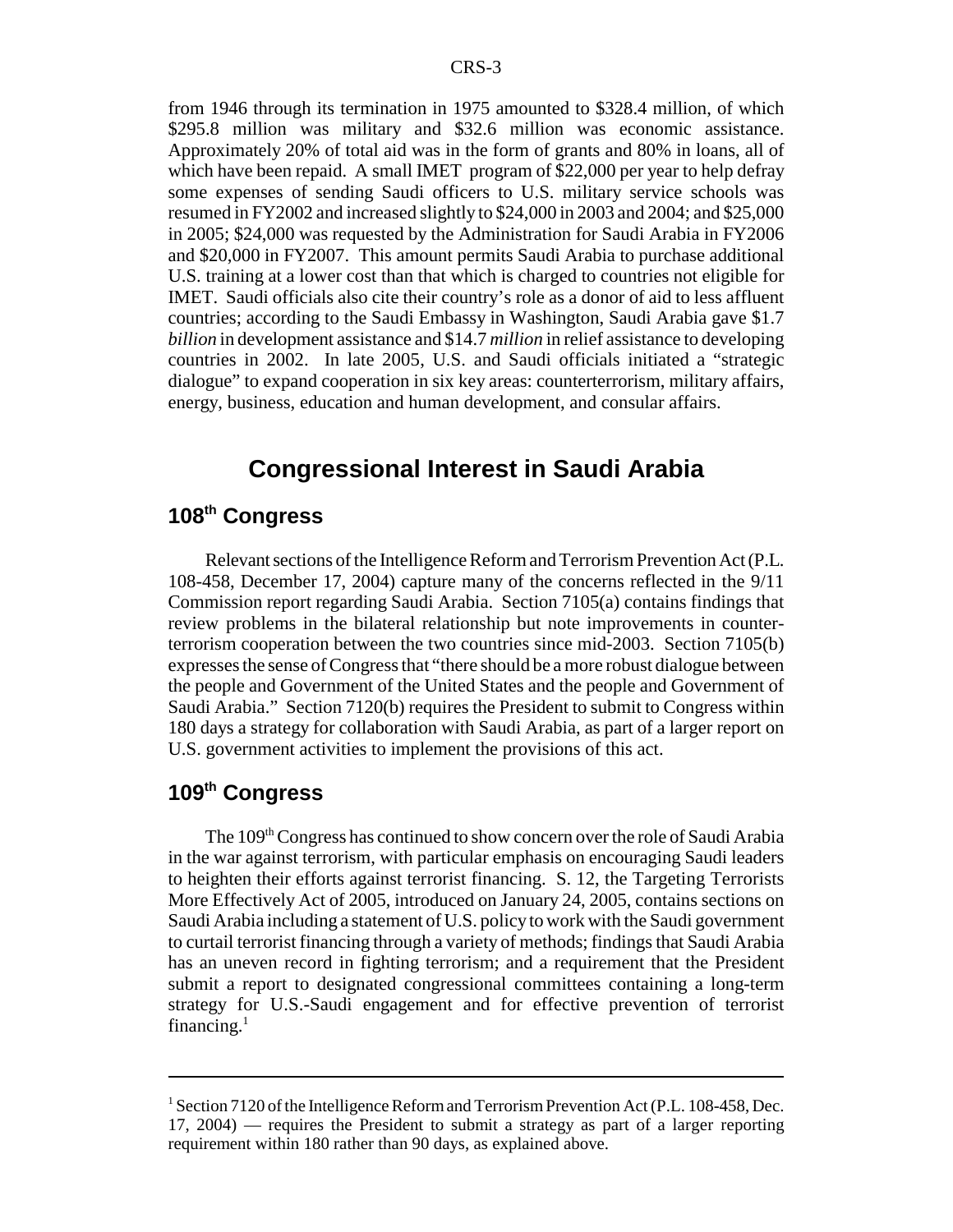H.R. 604 would halt issuance of visas to Saudi citizens until the President certifies that the Saudi government does not discriminate in its visa policies on the basis of religious affiliation or cultural heritage. H.R. 2037, the Saudi Arabia Accountability Act of 2005, is similar to two previous Saudi Arabia Accountability Acts (H.R.  $3643/S$ . 1888), proposed but not enacted in the  $108<sup>th</sup>$  Congress. Like the earlier bills, it would prohibit export or issuance of an export license to Saudi Arabia for any U.S. defense articles or defense services on the U.S. munitions list or dual use items and would restrict travel of Saudi diplomats in the United States. Section 810 of S. 600, the State Department authorization bill for FY2006-2007, expresses the sense of Congress that the municipal elections held in early 2005 constituted a "positive initial step" and adds that it is in the interest of Saudi Arabia to permit women to vote and run for office in future elections.

#### **Prohibitions on U.S. Aid to Saudi Arabia**

Since 2004, several proposals to prohibit the extension of IMET aid to Saudi Arabia have been considered and adopted by Congress. As the total amount of U.S. aid to Saudi Arabia has been minuscule in recent years, the practical affect of the prohibitions has been to rescind Saudi Arabia's eligibility to purchase U.S. military and counterterrorism training at a reduced cost. The proposals have differed in their cited reasons for prohibiting aid as well as whether or not they provide national security waiver authority for the President. For example, H.R. 505, the Prohibit Aid to Saudi Arabia Act of 2005, would impose a ban on U.S. aid to Saudi Arabia outright and contains no waiver authority. The Consolidated Appropriations Act for FY2005 (P.L. 108-447, December 8, 2004) contains a ban on U.S. assistance to Saudi Arabia (Section 575) but provides for a presidential waiver if the President certifies that Saudi Arabia is cooperating in the war against terrorism. The President issued this waiver on September 26, 2005, by Presidential Determination 2005-38.

On June 28, 2005, the House adopted H.Amdt. 379 to H.R. 3057 (the Foreign Operations Appropriations bill for FY2006) by 293-122 (Roll no. 330); this amendment added a Section 588 to H.R. 3057 prohibiting U.S. assistance to Saudi Arabia and containing no provision for a presidential waiver. The Senate version of H.R. 3057, passed on July 20, 2005, did not contain this ban. The conference report (H.Rept. 109-265, November 2, 2005) retained the ban (renumbered Section 582) but contains waiver authority if the President certifies that Saudi Arabia is cooperating with efforts to combat international terrorism and that the proposed assistance will facilitate that effort. President Bush signed the bill as P.L. 109-102 on November 14, 2005. As of July 2006, the President had not issued a waiver for FY2006 aid to Saudi Arabia. On June 9, 2006, the House adopted H.Amdt. 997 to H.R. 5522 (Foreign Operations Appropriations, FY2007) by 312-97 (Roll no. 244); this amendment prohibits U.S. assistance to Saudi Arabia and contained no presidential waiver provision.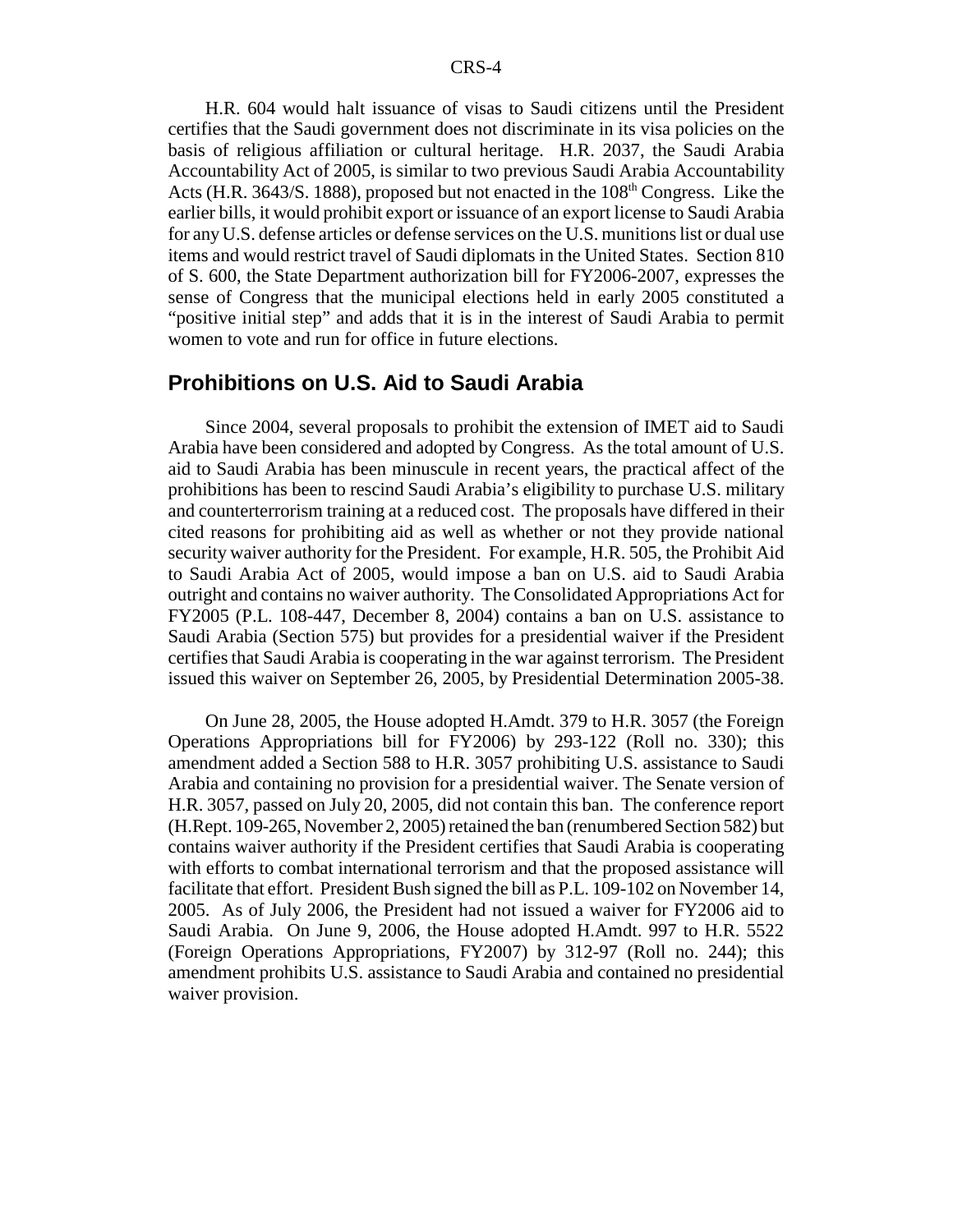### **Current Issues in U.S.-Saudi Relations**

### **Royal Succession**

The late King Fahd, who ruled Saudi Arabia from 1982 until his death in August 2005, was a dynamic leader but suffered increasingly from medical problems, including diabetes and arthritis. Crown Prince Abdullah, a half-brother of the late King and commander of the elite National Guard forces, had governed the country on a day-to-day basis since then King Fahd suffered a debilitating stroke in late 1995. As predicted by many commentators, the royal family backed Crown Prince Abdullah in a smooth transfer of power when King Fahd passed away.

King Abdullah's replacement as Crown Prince is another key figure in the royal family, Prince Sultan, who has served for over 40 years as Minister of Defense and Aviation. As noted above, the King and Crown Prince hold the additional positions, respectively, of Prime Minister and First Deputy Prime Minister. In the aftermath of King Fahd's death, media reports initially speculated that the new King Abdullah planned to name a Second Deputy Prime Minister (a de facto Deputy Crown Prince) as Abdullah's recent predecessors have done, but so far the King has not done so. Some commentators believe the King has deferred taking this step to avoid possible rivalries over future succession within the large Saud family, which numbers more than 5,000 princes, according to some estimates. Possible future candidates for succession include some 25 brothers and half-brothers of the late King and a number of sons and nephews. For example, press sources have mentioned Prince Nayif, Minister of the Interior, and Prince Salman, Governor of Riyadh, as possible candidates for the position of Second Deputy Prime Minister, should King Abdullah decide to fill this position.<sup>2</sup>

In the past, various sources described King Abdullah as more traditional and less western in outlook than the late King Fahd and more oriented toward the Arab world; however, in recent years he has acquired a reputation as a supporter of limited economic and political reform. On balance, the new King seems likely to maintain Saudi Arabia's long-standing strategic and economic ties with the United States. U.S. officials commented that President Bush and then Crown Prince Abdullah established a very good personal rapport during the latter's visits to the United States in 2002 and 2005. King Abdallah's retention of the late King Fahd's cabinet ministers is interpreted in the press as evidence of likely continuity in Saudi domestic and foreign policies.

<sup>&</sup>lt;sup>2</sup> Like Crown Prince Sultan, both Prince Nayif and Prince Salman are full brothers of the late King Fahd, thus belonging to an influential group within the royal family. Some commentators note that the conservative Prince Nayif is thought to have resisted reforms supported by Abdullah, while Prince Salman has a lower international profile than Prince Sultan or Prince Nayif.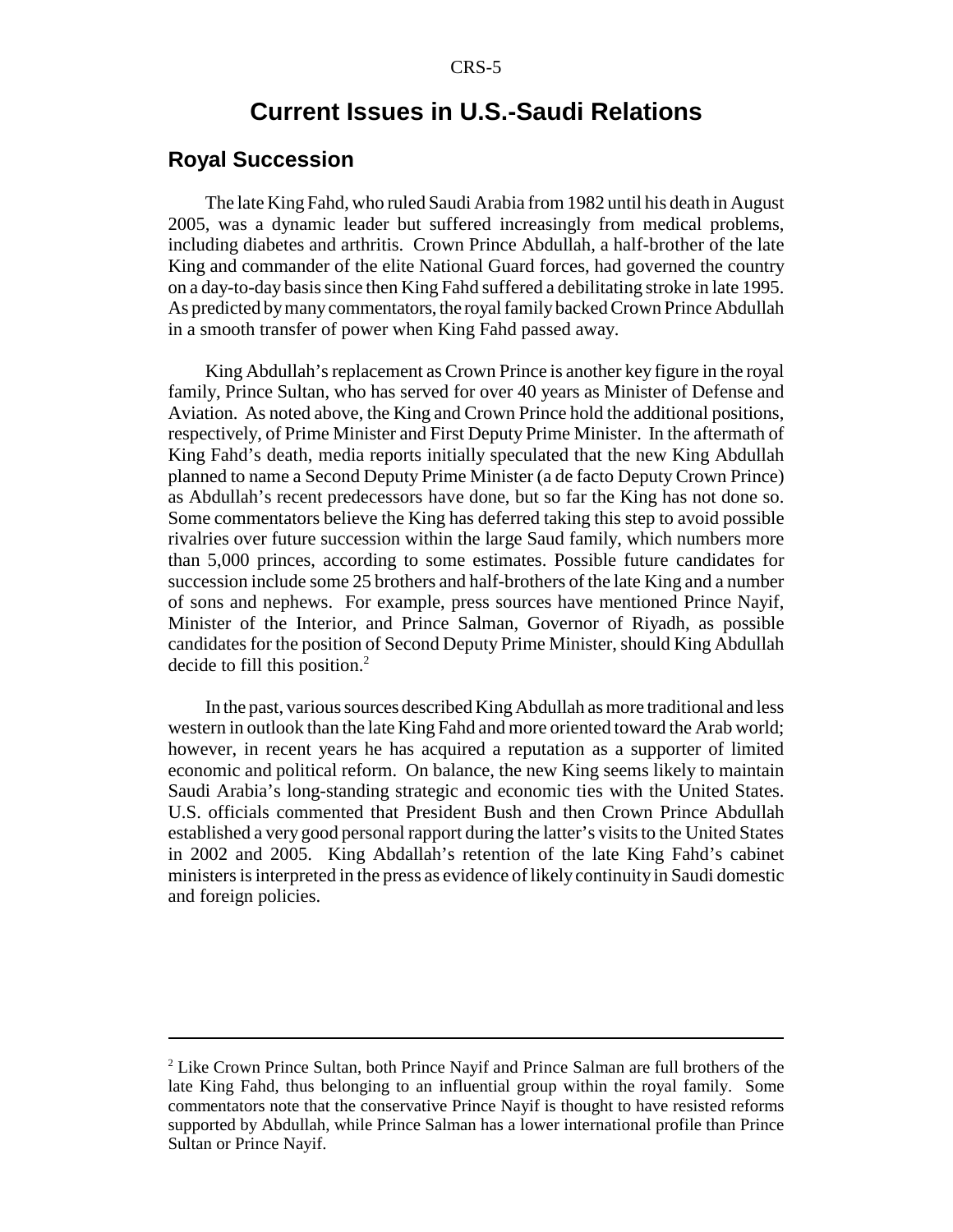### **September 11 Terrorist Attacks and Aftermath**

**Allegations.** The September 11, 2001 attacks kindled criticisms within the United States of alleged Saudi involvement in terrorism or of Saudi laxity in acting against terrorist groups. Commentators have pointed to the high percentage of Saudi nationals among the hijackers (15 out of 19). Some critics go so far as to accuse Saudi government officials of responsibility for the September 11, 2001, attacks through design or negligence and for the continuing threat posed by the perpetrators or by like-minded terrorist groups. Others maintain that Saudi domestic and foreign policies have created a climate that may have contributed to terrorist acts by Islamic radicals. For example, some believe that the Saudi regime has fostered international terrorism by funding religious charities and education programs that propagate extreme forms of Islam and may advocate violence.<sup>3</sup> Critics of Saudi policies have also cited a multiplicity of reports that the Saudi government has permitted or encouraged fund raising in Saudi Arabia by charitable Islamic groups and foundations linked to Osama bin Laden's Al Qaeda organization, which the U.S. government has identified as responsible for the attacks. The exiled bin Laden was formerly a Saudi national, but Saudi authorities revoked his citizenship in 1994.<sup>4</sup>

**Saudi Responses.** Saudi officials maintain that they are working closely with the United States to combat terrorism, which they say is aimed as much at the Saudi regime as it is at the United States. In October 2001, the Saudi government announced that it would implement U.N. Security Council Resolution 1373, which called among other things for freezing terrorist related funds. The Saudi government later invited the Financial Action Task Force (FATF) on Money Laundering into the kingdom to conduct a "mutual evaluation" and passed new banking regulations.<sup>5</sup> On February 24, 2004, Saudi Arabia and 12 other Middle East or Asian countries attended a conference organized by the 29-member FATF, where attendees focused on terrorist use of charitable organizations to finance terrorist operations. In February 2005, Saudi Arabia hosted a counterterrorism conference at which attendees adopted a resolution (the "Riyadh Declaration") condemning violence and terrorism. Subsequently, the State Department reported that Saudi Arabia had established a Financial Intelligence Unit (FIU) on September 10, 2005, to collect intelligence on terrorist financing activity.

Saudi officials say they have sought to dampen religious extremism in the Kingdom (see below). In 2004, Saudi authorities reportedly began a program aimed at re-educating young Saudis arrested as Al Qaeda sympathizers by exposing them

<sup>3</sup> See CRS Report RS21654, *Islamic Religious Schools, Madrasas: Background*, by Christopher M. Blanchard.

<sup>4</sup> See CRS Report RL32499, *Saudi Arabia: Terrorist Financing Issues*, by Alfred B. Prados and Christopher M. Blanchard.

<sup>&</sup>lt;sup>5</sup> The Financial Action Task Force is "an inter-governmental body whose purpose is the development and promotion of policies, both at national and international levels, to combat money laundering and terrorist financing." For more information, see the FATF website at [http://www.oecd.org/fatf/]. According to the U.S. State Department, the FATF concluded after the mutual evaluation that the financial control regime adopted by Saudi Arabia met the general FATF recommendations for combating money laundering and terrorist financing.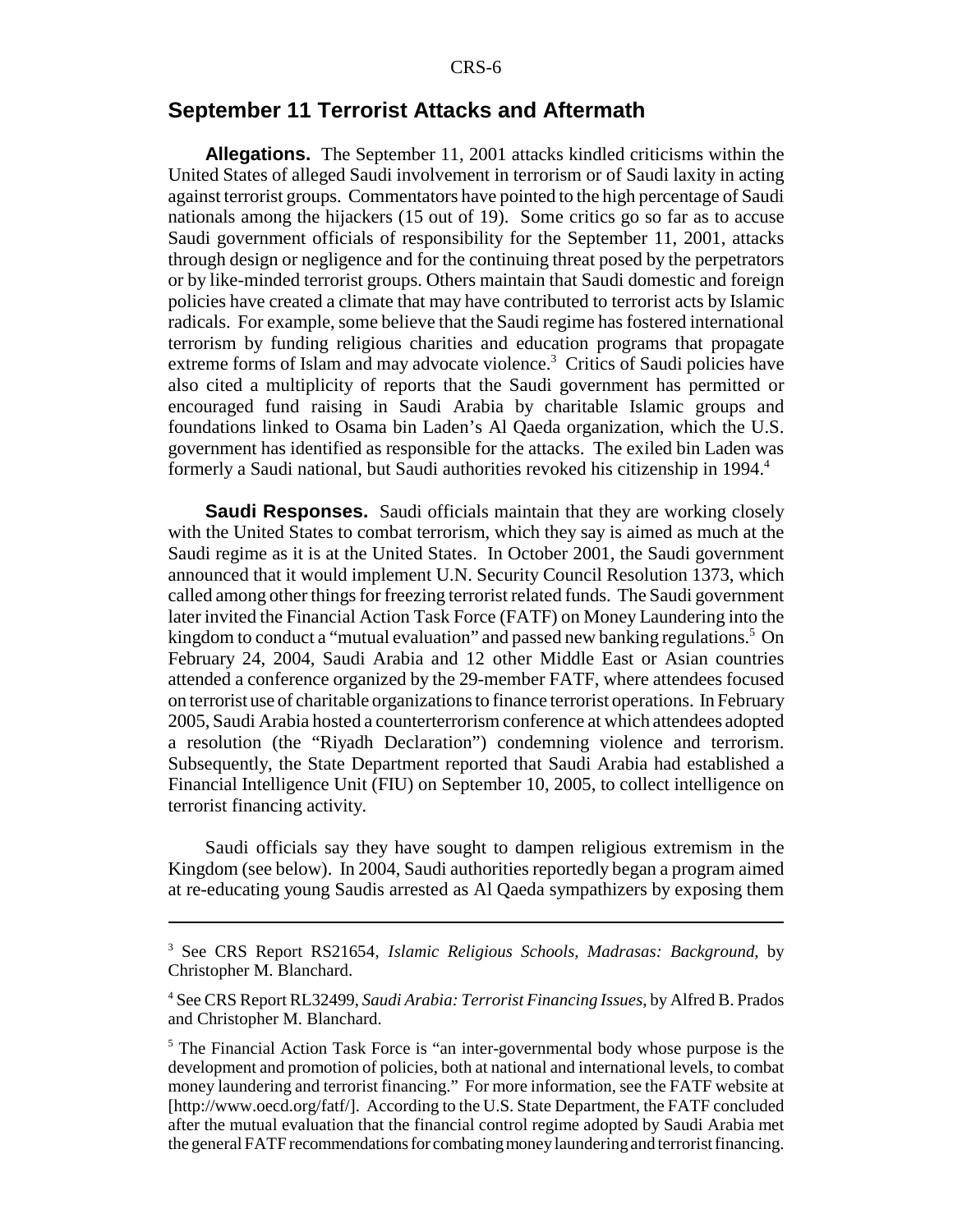to former radical clerics with strong Islamic credentials who have renounced violence.<sup>6</sup>

U.S. government statements have generally complimented Saudi cooperation with the U.S. campaign against terrorism, while sometimes suggesting that the Saudi government could do more. In its most recent annual report entitled *Country Reports on Terrorism, 2005* (published April 28, 2006), the State Department mentioned that by the end of 2005, the Saudi government had captured or killed all 19 wanted terrorists on a list published in May 2003 and all 26 on a second list published in December 2003 (it is not clear if any of these have been double counted); government efforts continue against 36 on a third list published in June 2005. According to the U.S. Treasury Department, the United States and Saudi Arabia have worked together in jointly designating several entities as supporters of terrorism. Assets of suspect charities were to be merged into a new organization to be called the Saudi National Commission for Relief and Charity Work Abroad, in an effort "to ensure that the charity of our citizens goes to those who need it." (The Commission is not yet operational, however, as of July 2006.) According to the State Department report, a Financial Intelligence Unit (FIU), originally chartered under 2003 anti-money laundering and anti-terrorism legislation, opened on September 10, 2005.

In testimony before the Senate Judiciary Committee on November 8, 2005, U.S. Department of the Treasury official Daniel Glaser described Saudi Arabia as "one of the countries most central to our global counterterrorism efforts." He went on to summarize measures being taken by Saudi Arabia to put a stop to terrorist financing: increased controls on the charitable sector and systemic changes in the Saudi financial sector (including controls on cash-based transactions). Glaser also stated that the Saudi government needed to live up to previous promises to crack down on donors of terrorist funds within in Saudi Arabia and exert influence over international charities based in Saudi Arabia that are active abroad.<sup>7</sup>

**Joint Congressional Report.** On July 24, 2003, the House and Senate Intelligence Committees released part of a 900-page report entitled Joint Inquiry into Intelligence Community Actions before and after the Terrorist Attacks of September 11, 2001 (S.Rept. 107-351; H.Rept. 107-792). The Bush Administration refused to allow the release of an approximately 28-page section of the report. According to press articles, persons who claim to have read the still-classified section of the report say it covers Saudi links with individuals involved in the September 11 attacks; specifically, the classified section reportedly states that senior Saudi officials channeled hundreds of millions of dollars to charitable groups that may have helped fund the attacks.<sup>8</sup> Saudi officials, including the Saudi Ambassador to the United States, have denounced the report, maintaining that "Al Qaeda is a cult seeking to destroy Saudi Arabia as well as the United States. By what logic would we support

<sup>6</sup> "Saudi Effort Draws on Radical Clerics to Combat Lure of al-Qaeda," *Washington Post*, May 7, 2006.

<sup>7</sup> Josh Meyer, "U.S. Faults Saudi Efforts on Terrorism," *Los Angeles Times*, Jan. 15, 2006.

<sup>8</sup> "Classified Section of Sept. 11 Report Faults Saudi Rulers," *New York Times*, July 26, 2003.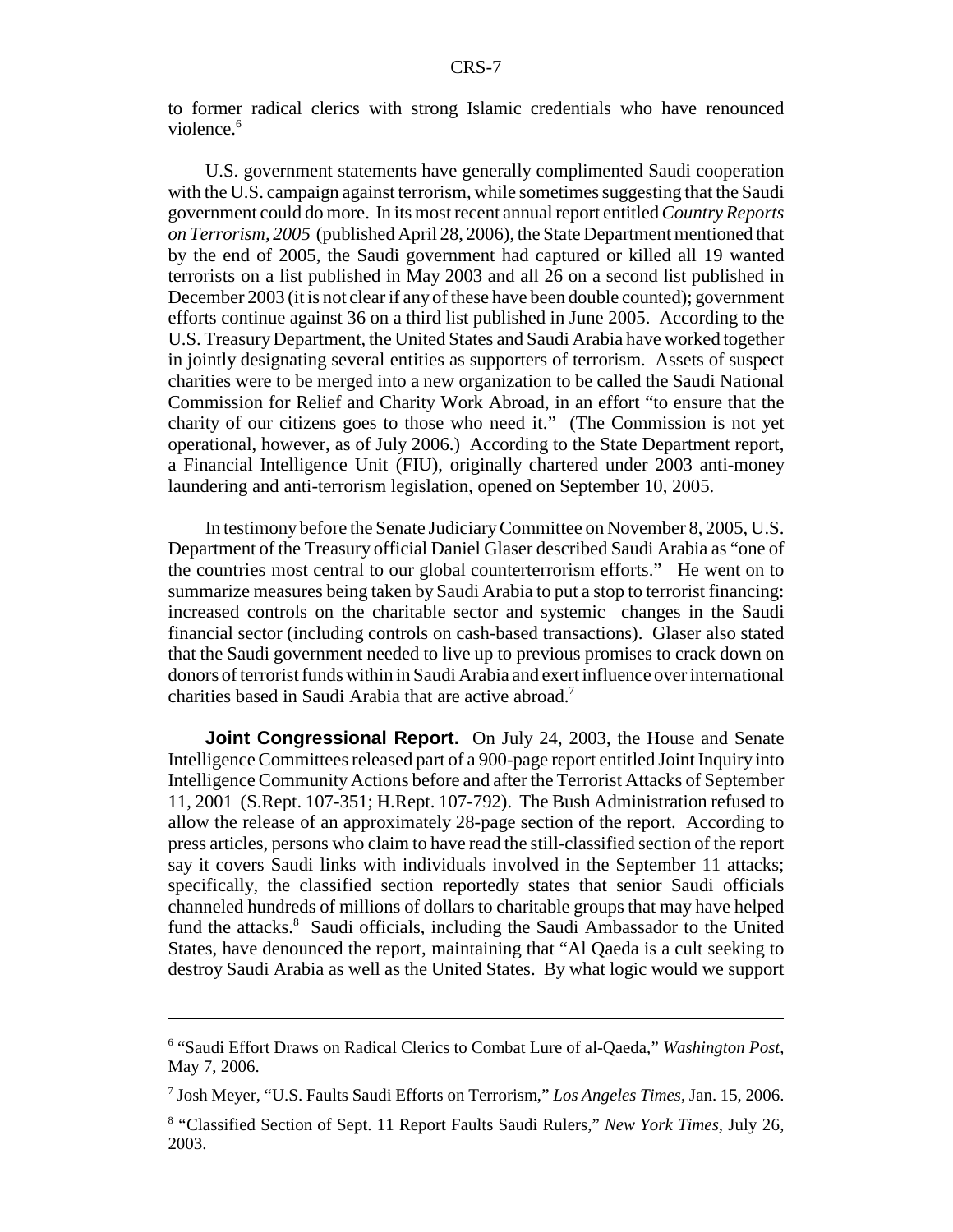a cult that is trying to kill us?"<sup>9</sup> On July 29, 2003, in response to an urgent request from Saudi Arabia, President Bush met with Foreign Minister Saud al-Faisal, who called for the release of the still-classified section of the report to enable Saudi Arabia to rebut the allegations contained therein. President Bush refused to do so on the grounds that disclosure could reveal intelligence sources and methods to enemies of the United States and might compromise the on-going investigation of the September 11, 2001, attacks. $10$ 

**9/11 Commission Report.** In its final report, released on July 23, 2004, the U.S. National Commission on Terrorist Attacks upon the United States (the 9/11 Commission) described Saudi Arabia as having been "a problematic ally in combating Islamic extremism." The report takes note of long-standing cooperative relations between the U.S. and Saudi governments, growing misunderstandings at the popular level in recent years, and U.S. criticisms in the aftermath of the 9/11 attacks that Saudi officials could do more to fight terrorism. The report acknowledges increased efforts in that regard since mid-2003 when terrorists began hitting targets in Saudi Arabia itself with more frequency; today, according to the report, "The Kingdom of Saudi Arabia is now locked in mortal combat with al-Qaeda." One of the key recommendations in the 9/11 report addresses the U.S.-Saudi relationship:

The problems in the U.S.-Saudi relationship must be confronted, openly. The United States and Saudi Arabia must determine if they can build a relationship that political leaders on both sides are prepared to publicly defend — a relationship about more than oil. It should include a shared commitment to political and economic reform, as Saudis make common cause with the outside world. It should include a shared interest in greater tolerance and cultural respect, translating into a commitment to fight the violent extremists who foment hatred.

### **Major Terrorist Attacks**

During the period between the two wars with Saddam Hussein, terrorists mounted attacks on U.S. military facilities in Saudi Arabia in 1995 and 1996. These were followed by a series of terrorist attacks against Saudi, U.S., and other facilities (including hotel compounds frequented by foreigners) beginning in May 2003 while slacking off to some degree since 2004. In the past, U.S. officials have criticized Saudi counterparts for insufficient sharing of information that Saudi officials have gained from their investigations of terrorist acts that have killed or injured U.S. citizens.

Press reports indicate that U.S.-Saudi cooperation in the investigation of terrorist incidents has improved since mid-2003. Both U.S. and Saudi officials have said the impetus for closer cooperation came from the May 2003 attacks, which one knowledgeable observer described as "the inevitable wake up call" for Saudi leaders increasingly concerned over apparent attempts by terrorists to target the Saudi regime. The November bombing, which occurred after virtually all U.S. forces had

<sup>&</sup>lt;sup>9</sup> "Saudis Slam Congressional Report Accusing Kingdom of Poor Cooperation in Terror War," *Associated Press* News Wire, July 26, 2003.

<sup>10 &</sup>quot;Bush Refuses to Declassify Saudi Section of Report," *New York Times*, July 30, 2003.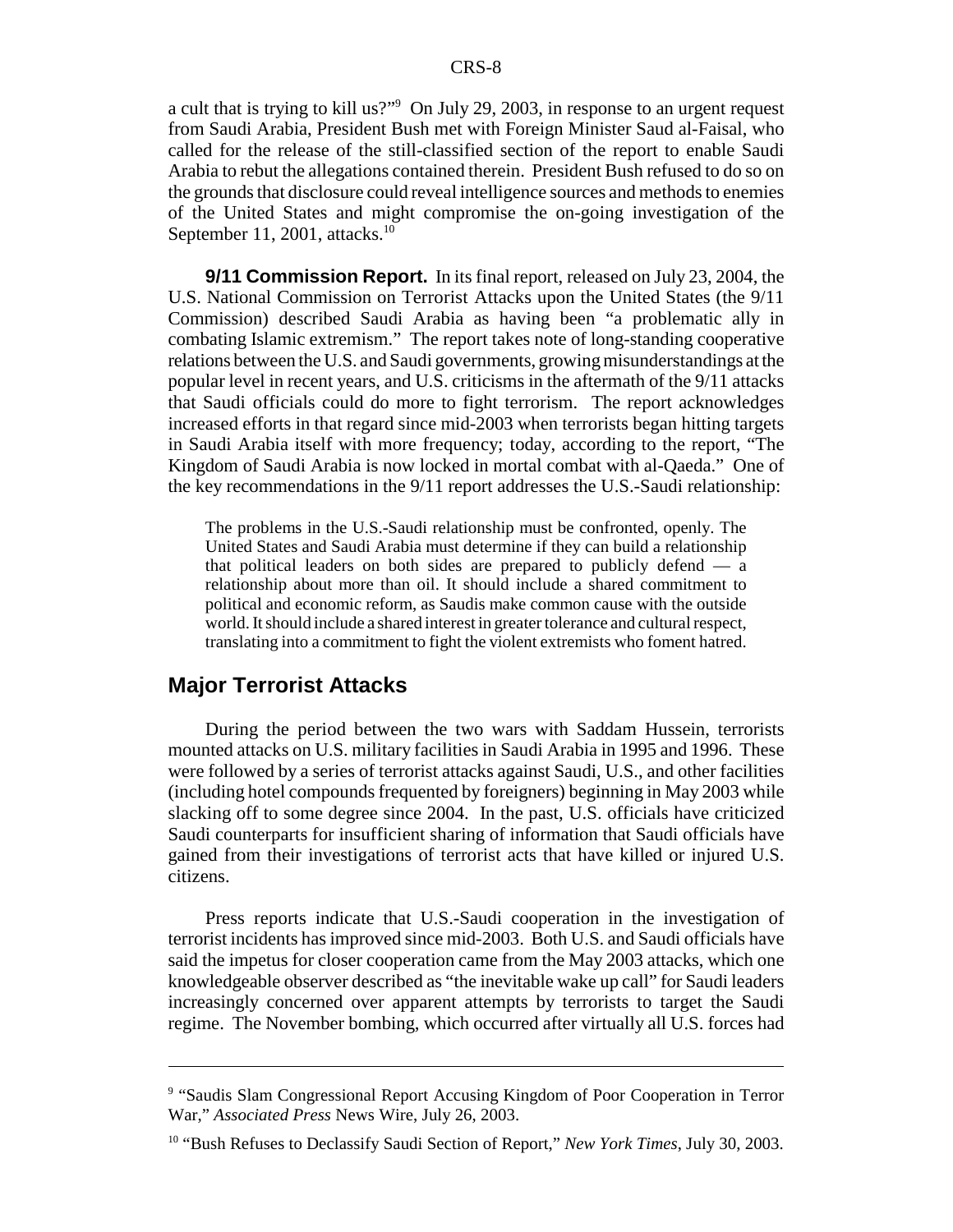left the country, may have reinforced Saudi concerns over their vulnerability to such attacks by Al Qaeda and like-minded groups, $11$  and Saudi willingness to share information with U.S. officials. According to the 9/11 Commission's report, "[a]s in Pakistan, Yemen, and other countries, [Saudi] attitudes changed when the terrorism came home."

In the course of a shoot-out in June 2004, Saudi officials said they had killed Abd al-Aziz al-Muqrin, the leader of an apparent Al Qaeda affiliate known as "Al-Qaeda in the Arabian Peninsula," who had claimed responsibility or support for several terrorist acts including the May 2004 Khobar attack. Subsequent conflicting press reports indicated that Muqrin's replacement, Saleh Al-Oufi, was killed by Saudi security forces and replaced by Saud Al-Otaibi, but a Saudi Ministry of Interior official denied this report.

On April 18, 2006, Saudi authorities announced the arrest of five men charged with an abortive attack on February 24, 2006, on the world's largest oil processing facility at Abqaiq in eastern Saudi Arabia. Saudi security forces killed 6 terrorist suspects during a shootout in Riyadh on June 23, renewing concerns about the terrorist threat in Saudi Arabia following statements made by King Abdullah in early June that Al Qaeda in the Arabian Peninsula had been "defeated."12

#### **Saudi Stance on Iraq**

**Operation Iraqi Freedom.** Between the Gulf War of 1991 and Operation Iraqi Freedom in 2003, Saudi Arabia hosted U.S. Air Force units that conducted overflights to enforce a no-fly zone over southern Iraq (Operation Southern Watch). Although they did not usually object to small scale U.S. responses to Iraqi aircraft or air defense units challenging allied aircraft conducting these overflights, Saudi authorities were opposed to large-scale allied military action against Iraqi targets. Saudi Arabia opposed the U.S.-led Operation Iraqi Freedom, and on March 19, 2003 (the day President Bush initiated the campaign), a communique by then King Fahd stated that Saudi Arabia "will not participate in any way" in the war. A number of news reports, however, indicated that Saudi Arabia informally agreed to provide logistical support to U.S.-led forces: permission to conduct refueling, reconnaissance, surveillance, and transport missions from bases in Saudi Arabia; landing and overflight clearances; and use of a U.S.-built facility in Saudi Arabia known as the Combat Air Operations Center (CAOC) to coordinate military operations in the region.13 Also, on March 8, 2003, Saudi Defense Minister Prince Sultan bin Abd al-Aziz said his government was allowing U.S. troops to use two airports in northern Saudi Arabia for "help in a technical matter." A later report in the *Philadelphia Inquirer* on April 26, 2004, quoting unnamed U.S. and Saudi officials, alleged that

<sup>&</sup>lt;sup>11</sup> "U.S.-Saudi Anti-Terror Operation Planned," *Washington Post*, Aug. 26, 2003; "A Campaign to Rattle a Long-Ruling Dynasty," *New York Times*, Nov. 10, 2003. According to the 9/11 Commission's report, "[a]s in Pakistan, Yemen, and other countries, [Saudi] attitudes changed when the terrorism came home."

<sup>12 &</sup>quot;Saudi King Says al-Qaeda Militants Defeated," *Reuters*, June 7, 2006.

<sup>13 &</sup>quot;U.S. And Saudis Agree On Cooperation," *Washington Post*, Feb. 26, 2003.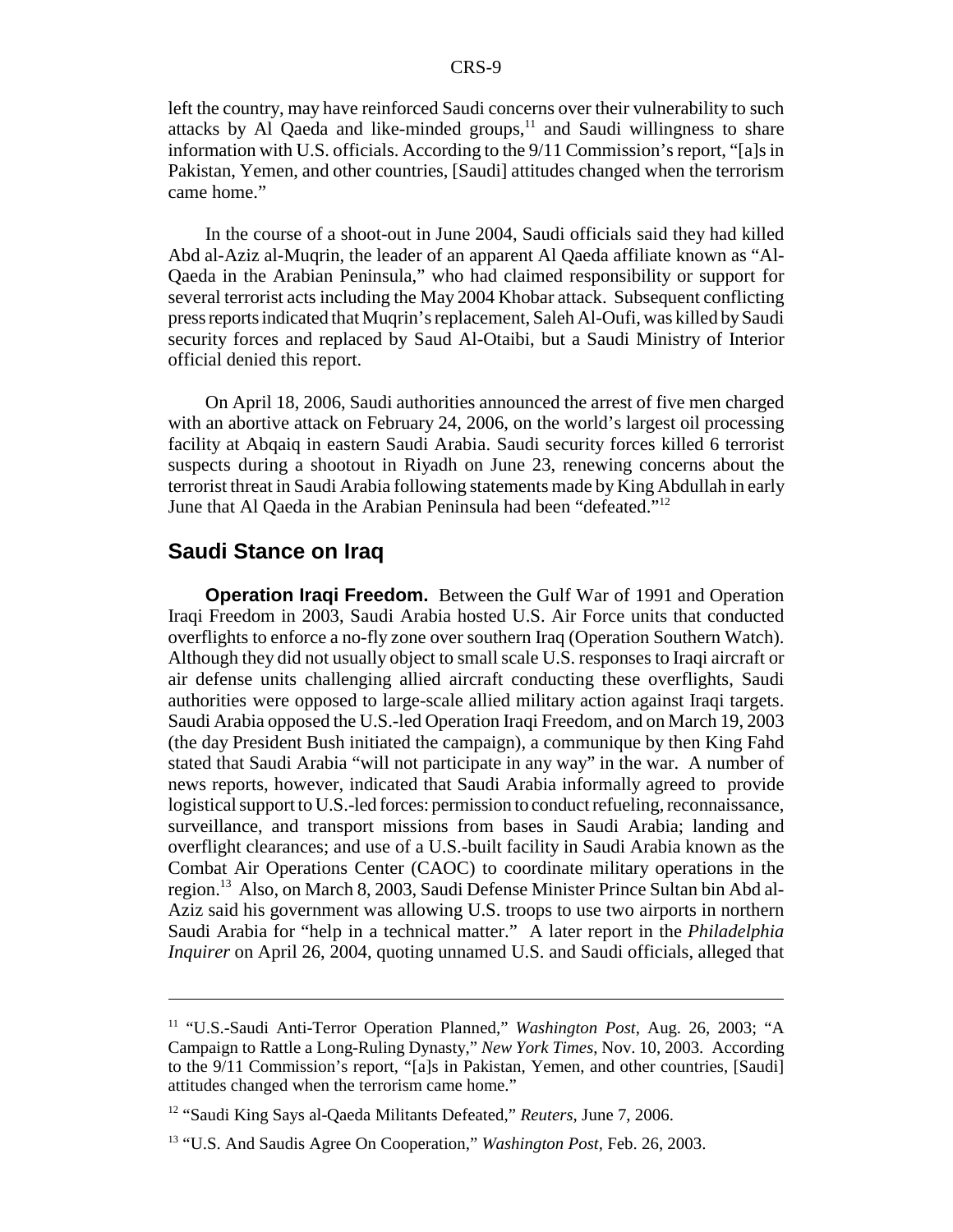Saudi Arabia had a wider role in the war than had been publicized at the time. In addition to support noted above, the officials said the Saudi royal family permitted the staging of special forces operations from inside Saudi Arabia, allowed some 250- 300 mainly transport and surveillance planes to fly missions from Saudi Arabia, and provided tens of millions of dollars in discounted oil, gas, and fuel for U.S. forces.

Like several Sunni Muslim-led regimes in the Gulf region, Saudi leaders are reportedly worried in the aftermath of the war about the possible spread of Shi'ite Muslim influence in the region, especially Iraq, whose Shi'ite majority may be vulnerable to Iranian overtures.<sup>14</sup> A joint statement by President Bush and then Crown Prince Abdullah on April 25, 2005 called on the international community to support Iraq and urged neighboring states to avoid interfering in Iraq's internal political affairs. On September 22, 2005, during a visit to the United States, Saudi Foreign Minister Prince Saud al-Faisal warned that trends in Iraq were leading toward greater disunity: "I wish it would happen, but I don't think that a constitution by itself will resolve the issues, or an election by itself will solve the difficult problems." In a February 13, 2006, interview with CNN, Saudi Ambassador to the United States Prince Turki al-Faisal said the Iraqi Sunni community had two main demands: an equal share in the resources of Iraq (mainly oil) and safety from retribution (by Shi'ites or Kurds).

**Post-War Iraq: Withdrawal of U.S. Troops from Saudi Arabia.** Following the collapse of the Saddam Hussein regime, the *New York Times* reported on April 30, 2003, that the United States planned to withdraw almost all of its 5,000 troops in Saudi Arabia and move its Combat Air Operations Center to neighboring Qatar. The U.S. Air Force unit to which most U.S. military personnel in Saudi Arabia had been assigned was formally de-activated on August 27, 2003. On September 22, 2003, the *New York Times* reported that the last American combat troops had left Saudi Arabia earlier in the month. Approximately 300 U.S. Army and Air Force training personnel remained in country as of May 2006.<sup>15</sup> In September 2005, Saudi Arabia and the United States were among 12 countries participating in the biennial combined military training exercise "Bright Star" conducted in Egypt.

**Infiltrators?** In late August 2003, a senior State Department official commented that pro-Saddam Arab volunteer fighters have been infiltrating into Iraq through Iran, Syria, and Saudi Arabia to mount attacks against U.S.-led coalition forces in Iraq. In remarks published on August 26, a senior Saudi foreign policy advisor responded that "we have no evidence of Saudis crossing into Iraq and we have received no evidence from the U.S. government."16 According to a *New York Times* report of April 23, 2004, quoting Saudi officials, the Saudi government has installed heat sensors to detect movement on the Saudi-Iraqi border in an effort to seal it. In late December 2004, unidentified western diplomats in Saudi Arabia

<sup>&</sup>lt;sup>14</sup> "As Saudi Visits, Bush Seeks Help on Lowering Oil Prices," New York Times, Apr. 25, 2005.

<sup>&</sup>lt;sup>15</sup> The London-based International Institute for Strategic Studies in its annual publication, *The Military Balance, 2006*, p. 207.

<sup>16 &</sup>quot;Saudis Challenge U.S. Over Iraq Fighters," *Washington Post*, Aug. 26, 2003.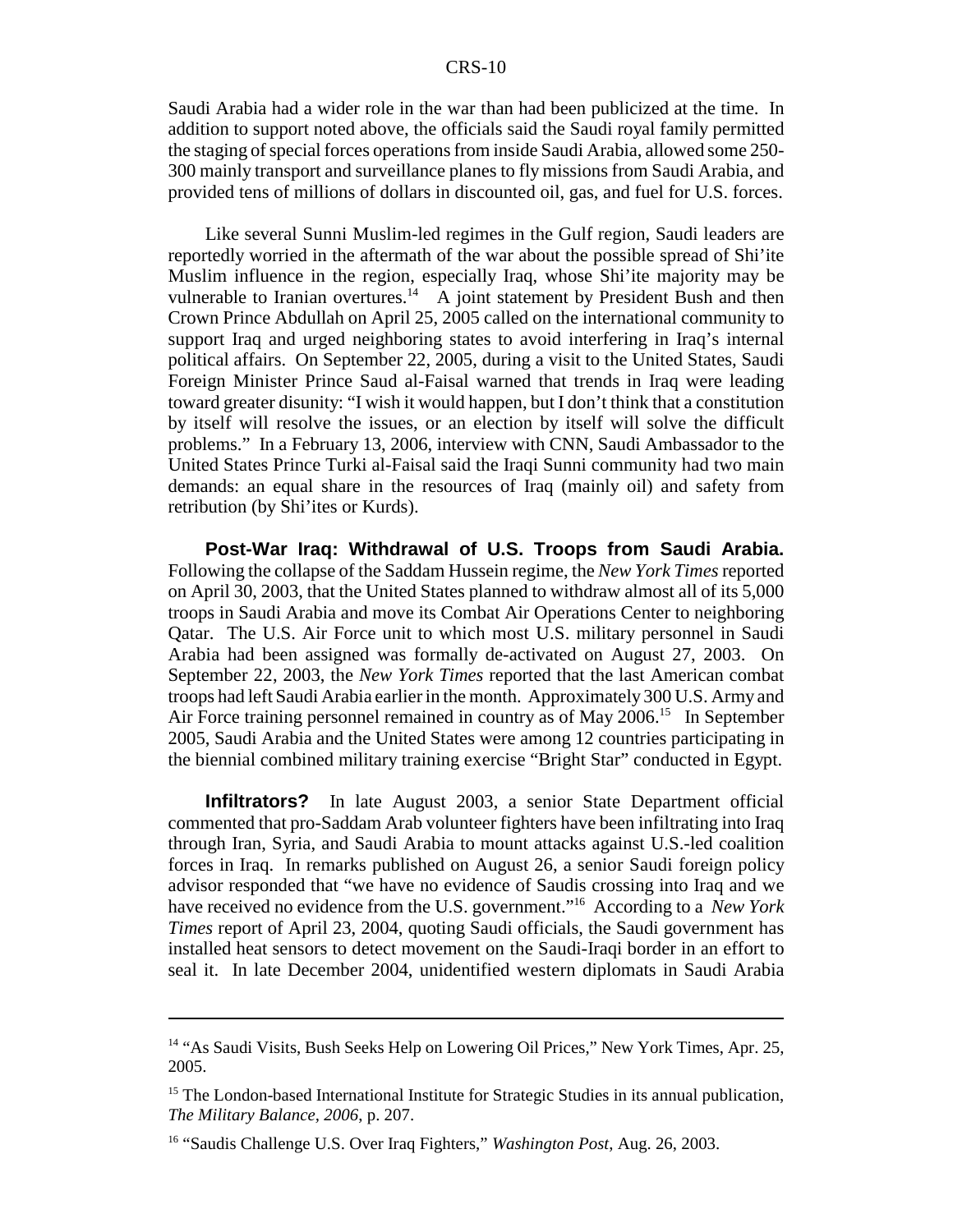reportedly said that several hundred Saudi nationals were fighting in Iraq from a total of 1,000-1,500 foreign insurgents, but went on to say that most Saudi infiltrators had come via Syria or other countries rather than directly from Saudi Arabia, which has tighter border controls.<sup>17</sup>

A subsequent press report also mentions "hundreds" of Saudis fighting U.S. forces in Iraq, while a more recent report quotes an allied coalition official as saying that "[w]e can confirm that there have been Saudi Arabian fighters in Iraq...."<sup>18</sup> According to the same article, non-governmental experts estimate that 12% to 25% of foreign fighters in Iraq are Saudis. In his February 13, 2006, interview, Prince Turki said as of mid-2005 approximately 10% of captured foreign fighters held in Iraq were Saudis. In a mid-January 2006 interview with staff from the weekly *Middle East Economic Digest (MEED)*, Prince Saud asserted that "our border with Iraq is virtually closed" but went on to criticize Iraqi, British, and U.S. officials for failing to seal the Iraqi side of the border.

**Bilateral Relations.** Some strains continue between Saudi Arabia and the post-war Iraqi regime. In a speech to the Council on Foreign Relations on September 20, 2005, Saudi Foreign Minister Faisal al-Saud expressed concern over Sunni-Shi'ite divisions, the possibility of civil war, and the growth of Iranian influence in Iraq and commented that "we are handing the whole country [Iraq] over to Iran without reason."<sup>19</sup> The Iraqi interior minister rejected Prince Saud's comments and, without naming names, implicitly criticized the Saudi regime as a dictatorship: "A whole country is named after a family."<sup>20</sup> Secretary of State Condoleezza Rice later commented during a Senate Foreign Relations Committee hearing that "I really think the proper role for Saudi Arabia or for any other country in the region is to help them [the Iraqis], not critique them."<sup>21</sup> On November 8, 2005, Prince Saud al-Faisal told a Washington audience that Saudi Arabia is providing financial and material aid to the Iraqi people to counter terrorism and noted that Saudi Arabia had convened a meeting in early October to seek ways to bring Iraqi factions together.<sup>22</sup>

<sup>17</sup> *Financial Times* (London), December 20, 2004.

<sup>18 &</sup>quot;Islamic Activities Sweep Saudi Council Elections," *Washington Post*, Apr. 24, 2005; and, "U.S. Faults Saudi Efforts on Terrorism," *Los Angeles Times*, Jan. 15, 2006.

<sup>19</sup> Robert Gibbons, "Saudi Says U.S. Policy Handing Iraq over to Iran," *Reuters*, Sept. 20, 2005.

<sup>20</sup> Suleiman al-Khalidi, "Iraq Blasts Saudi Arabia for anti-Shi'ite remarks," *Reuters*, Oct. 2, 2005.

<sup>21</sup> Steven R. Weisman, "Rice, in Testy Hearing, Cites Progress in Iraq," *New York Times*, Oct. 20, 2005.

 $22$  Address at the 59<sup>th</sup> Annual Conference of the Middle East Institute, accessed on Saudi embassy website, Nov. 9, 2005: [http://www.saudiembassy.net/]. The Prince did not estimate the amounts of money or materiel involved. In his February 13, 2006, interview, the Prince added that an Arab League meeting in November 2005 adopted a plan for inter-Iraqi reconciliation but did not give details.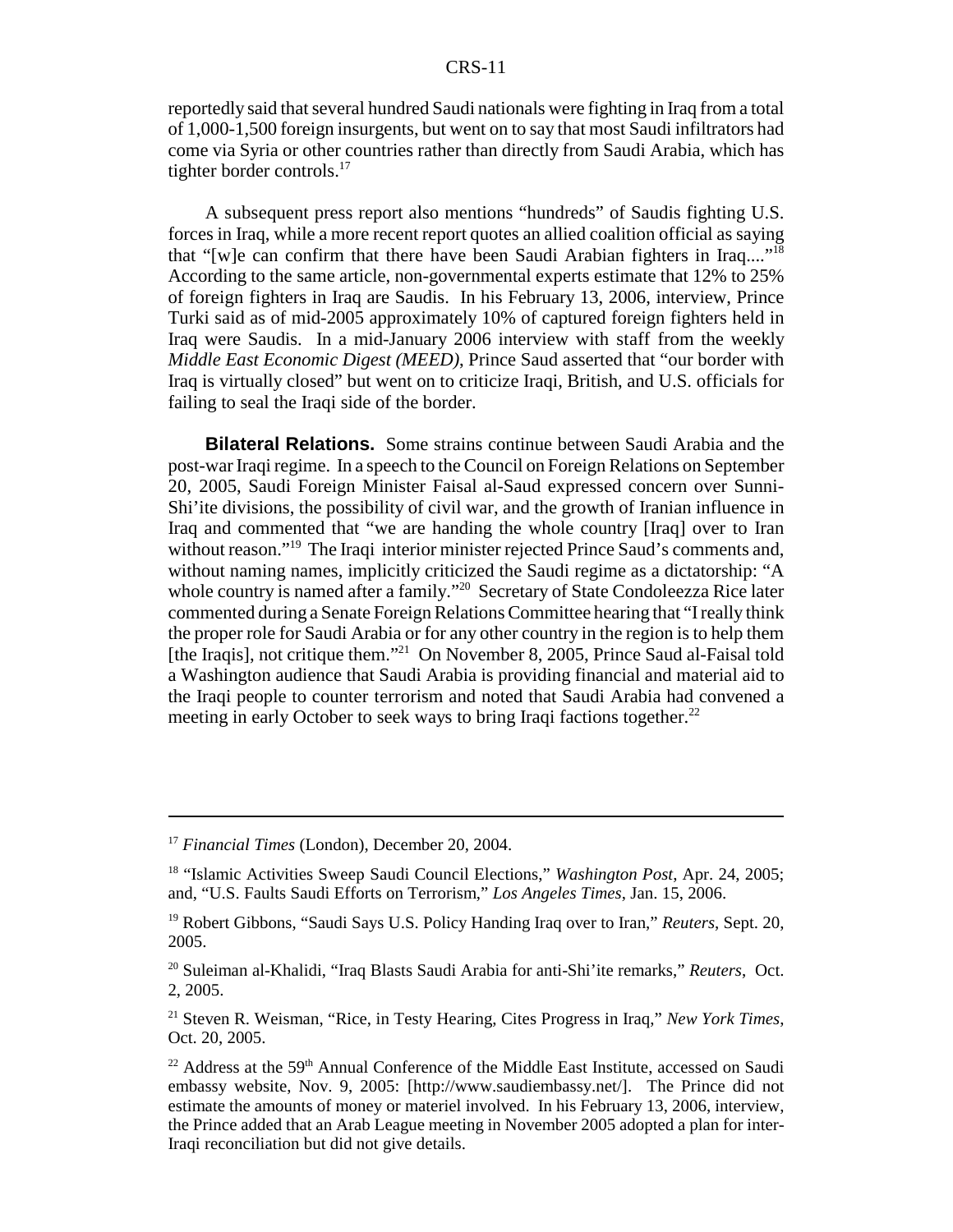**Iraqi Debt.** As of January 2004, Iraq reportedly owed the Saudi government \$9 billion in debts incurred during the Saddam Hussein regime, while private Saudi firms and banks hold about \$19 billion in Iraqi debt. $^{23}$ 

### **Arab-Israeli Conflict**

Saudi Arabia supports Palestinian national aspirations, strongly endorses Muslim claims in the old city of Jerusalem, and has been increasingly critical of Israel since the outbreak of the Palestinian uprising in the occupied West Bank and Gaza in September 2000. Unlike several other Gulf countries, Saudi Arabia has not established trade or liaison channels for communication with Israel. At the same time, Saudi Arabia has supported U.S. policy by endorsing Israeli-Palestinian peace agreements, joined with neighboring Gulf states in 1994 in terminating enforcement of the so-called secondary and tertiary (indirect) boycotts of Israel while retaining the primary (direct) boycott, and adopted a more pro-active approach to peacemaking. In March 2002, then Crown Prince Abdullah proposed a peace initiative calling for full Israeli withdrawal from occupied territories in return for full normalization of relations between Arab states and Israel. The plan was endorsed by the Arab League at a summit conference on March 27-28, 2002 and used as a basis of discussion between then Crown Prince Abdullah and President Bush at a bilateral meeting in April 2002.

Over a year later, on June 3, 2003, President Bush, then Crown Prince Abdullah, and four other Arab leaders met at Sharm al-Shaykh, Egypt, where the attendees endorsed the Road Map — a phased plan for Palestinian-Israeli peace promulgated by the United States, the United Nations, Russia, and the European Union (the "Quartet"). At a second bilateral meeting between President Bush and then Crown Prince Abdullah in Texas on April 25, 2005, a joint statement by the two leaders contained the following: "With regard to the Palestinian-Israeli conflict, the United States and the Kingdom of Saudi Arabia desire a just, negotiated settlement wherein two democratic states, Israel and Palestine, live side by side in peace and security."24

**Saudi-Palestinian Relations.** Saudi Arabia, like other Arab states, recognizes the Palestine Liberation Organization (PLO) as the legitimate representative of the Palestinian people. Saudi officials say that their support to Palestinians (estimated at \$80 million to \$100 million per year) is provided exclusively to the Palestinian Authority (PA), which was established under the Israeli-Palestinian agreement of September 13, 1993, known as the first Oslo Accord.<sup>25</sup> Saudi Arabia has provided aid (variously estimated at \$33 million and \$59 million) to families of Palestinians killed or injured in the three-year-old Palestinian uprising; in addition, Saudis raised additional funds (over \$100 million according to

<sup>23</sup> Tom Everett-Heath, "Opposing Views of the Kingdom to Come," *Middle East Economic Digest*, Jan. 23-29, 2004, p. 1.

<sup>&</sup>lt;sup>24</sup> Available at the following website:  $[http://www.whitehouse.gov/news/release/2005/04/$ print/20050425-8.html].

<sup>25 &</sup>quot;Flow of Saudi Cash to Hamas Is Under Scrutiny by U.S.," *New York Times*, Sept. 17, 2003.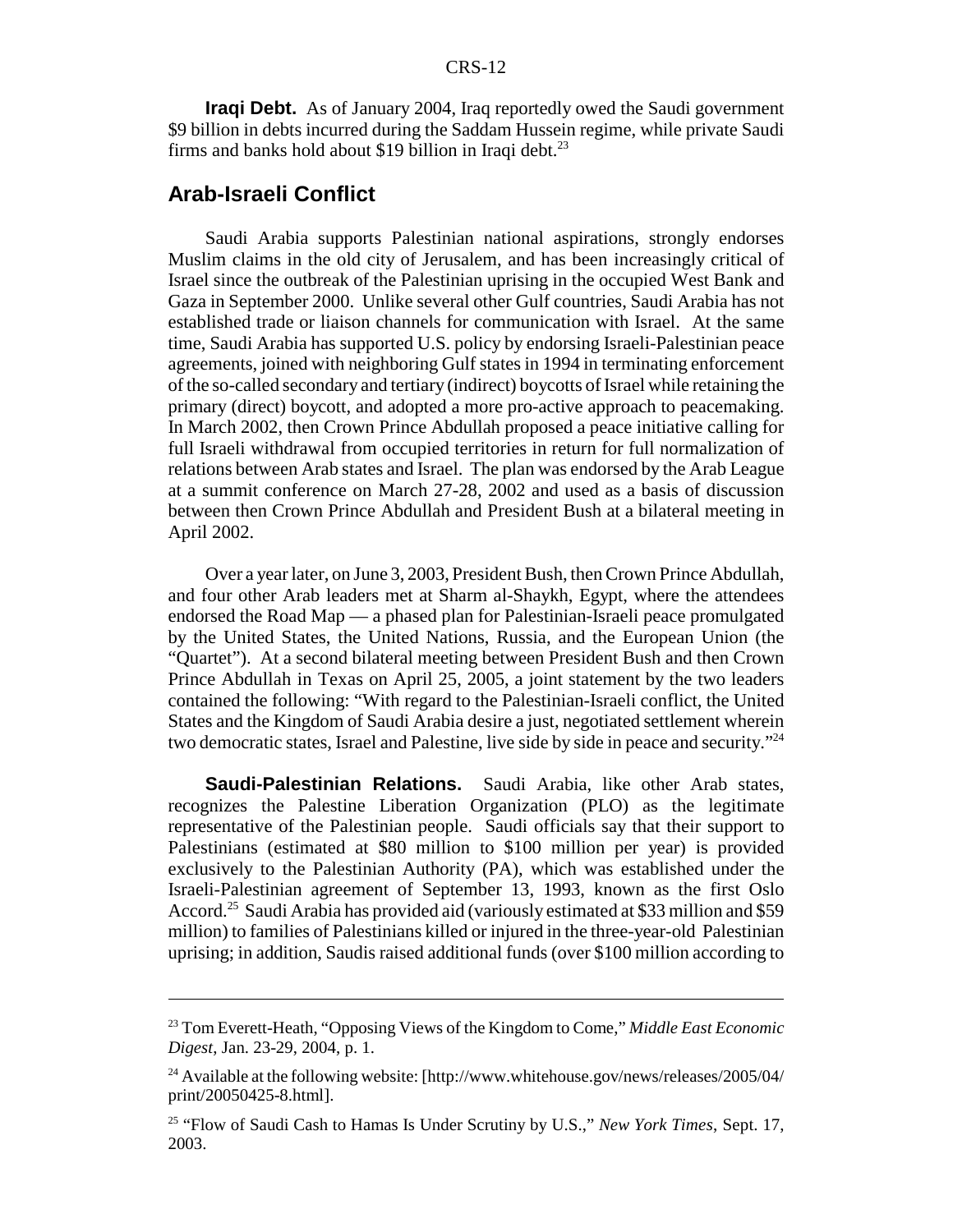one report) for this purpose at a telethon sponsored by then King Fahd on April 11, 2002. Saudi officials told U.S. counterparts in late April 2002 that proceeds of the telethon are funneled through non-governmental organizations to provide some humanitarian support to needy Palestinian families; the Saudis drew a distinction between their fund raising activities and those of Iraq under Saddam Hussein, which paid families who would sacrifice their children as suicide bombers.<sup>26</sup> During then Crown Prince Abdullah's visit with President Bush in Crawford, Texas on April 25, 2005, Secretary of State Rice told reporters she had discussed with the Crown Prince "the need for everyone to support, including financially, the Palestinians as they move forward."

**Hamas: Pre-2006.** There have been unsubstantiated reports of Saudi assistance to the PLO's principal rival organization, the fundamentalist Hamas organization, which the U.S. government has designated as a foreign terrorist organization. In its most recent annual report on terrorism, the State Department noted that Hamas receives some funding from Iran, but "primarily relies on donations from Palestinian expatriates around the world and private benefactors in Saudi Arabia and other Arab states."27 It adds that some Hamas fund raising activity takes place in Western Europe and North Africa. The State Department reports do not estimate amounts involved. According to one press report, people in Saudi Arabia contribute approximately \$5 million to Hamas per year, or approximately half of its annual operating budget.28 Some reports indicate that Saudi authorities tolerate fund raising for Hamas. For example, in May 2002, Israeli officials, citing captured Palestinian documents, said the Saudi government had given money to 13 charities, seven of which provide support to Hamas. Saudi spokesman Adel al-Jubeir maintained that "no Saudi government money goes to Hamas, directly or indirectly."<sup>29</sup>

**Hamas: Post-Elections.** The January 2006 Palestinian elections in which Hamas secured a majority of seats in the Palestinian parliament has raised new questions regarding Saudi relations with Hamas. In a meeting with U.S. Secretary

<sup>&</sup>lt;sup>26</sup> For more information on Saudi payments to families of Palestinians killed in the Palestinian uprising or imprisoned by Israeli authorities, see CRS Report RL32499, *Saudi Arabia: Terrorist Financing Issues*, by Alfred B. Prados and Christopher M. Blanchard.

 $27$  Country Reports on Global Terrorism, 2005, published Apr. 28, 2006.

<sup>28</sup> Don Van Natta, Jr., with Timothy L. O'Brien, "Flow of Saudis' Cash to Hamas Is Scrutinized," *New York Times*, Sept. 17, 2003. The report cites American law enforcement officials, American diplomats in the Middle East, and Israeli officials. In addition, Saudi Arabia contributed \$1.8 million in 2004 to the U.N. Relief and Works Agency (UNRWA), the U.N. Agency that provides services to Palestinian refugees in the Middle East; in addition, Saudi Arabia provided \$21 million in 2005 in response to an emergency appeal by UNRWA.

 $29$  Don Van Natta, Jr. with Timothy L. O'Brien, "Flow of Saudis' Cash to Hamas Is Scrutinized," *New York Times*, Sept. 17, 2003. According to a later report, Saudi Arabia has been giving \$15 million a month to the Palestinian Authority. Joel Brinkley, "Saudis Reject U.S. Request to Cut Off Aid to Hamas," *New York Times*, Feb. 23, 2006. See also CRS Report RL32499, *Saudi Arabia: Terrorist Financing Issues*, by Alfred B. Prados and Christopher M. Blanchard.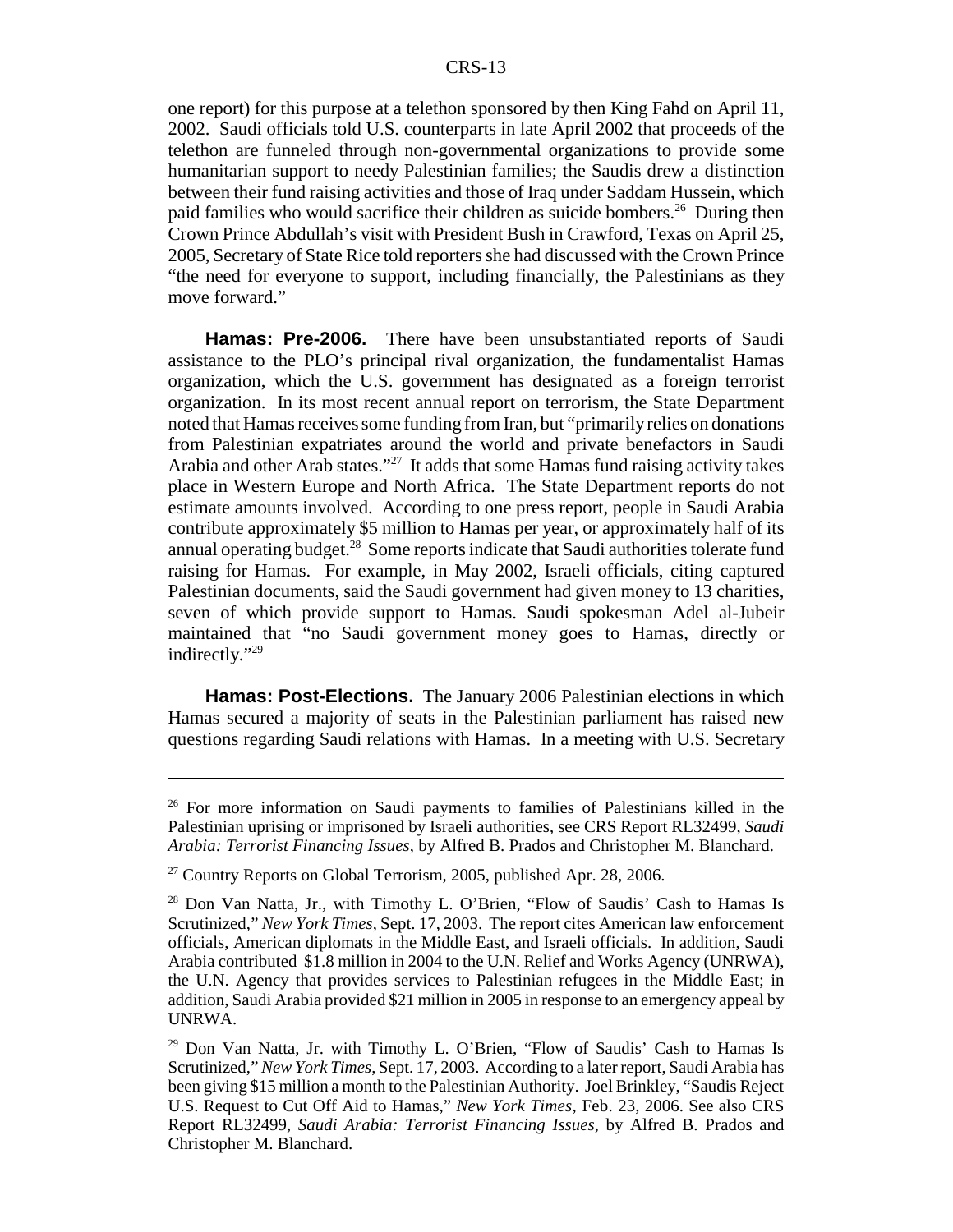of State Condoleezza Rice on February 22, Prince Saud rejected the U.S. position that countries should cut off aid to the Palestinian Authority until a Hamas-dominated government renounces violence and accepts Israel's right to exist. Prince Saud commented that "[w]e wish not to link international aid to the Palestinian people to considerations other than their dire humanitarian need." The Prince called for continuation of the peace process, but Secretary Rice questioned "[h]ow do we keep a peace process alive if one of the parties [Hamas] is not committed to peace?" On March 19, 2006, Prince Saud reiterated his position, saying that "humanitarian assistance is not given to a government. It is given to a people ..." to help them deal with a difficult humanitarian situation. In late July 2006, the Saudi Arabian government announced plans to transfer \$250 million in reconstruction assistance "to the Palestinian people" and confirmed the transfer of half of a \$92 million budgetary support pledge for the Palestinian Authority.

**Israel-Hamas-Hezbollah Conflict.** Cross-border raids by Hamas and Hezbollah against Israel and ensuing Israeli military operations in the Gaza Strip and Lebanon have created significant foreign policy challenges for the government of Saudi Arabia. On the one hand, Saudi leaders have felt compelled to condemn destabilizing military operations taken by non-state actors that have pushed the region to the brink of direct conflict. On the other hand, strong popular opinion and official support for the Palestinian and Lebanese governments and civilians have counseled opposition to the ongoing Israeli military response and criticism of international parties, including the United States, that oppose an immediate cease fire. Other factors include the role of Syria and Iran as state sponsors and suppliers of Hezbollah and Hamas.

Saudi government efforts to overcome these challenges are evident in public statements and actions taken in response to the outbreaks of violence. After initially criticizing the Lebanese militia Hezbollah for their July 12 raid across the Israel-Lebanon border, Saudi officials joined with their Egyptian and Jordanian counterparts to place the blame for the eruption of conflict in Lebanon on Hezbollah. Saudi Foreign Minister Prince Saud al-Faisal and National Security Council chief and former Ambassador to the United States Prince Bandar bin Sultan visited Washington, D.C. on July 23 to consult with President Bush and other U.S. officials about the ongoing crisis. In their private meeting with the president and Secretary of State Condoleezza Rice, the Saudi officials delivered a letter from King Abdullah bin Abdulaziz requesting U.S. support for an immediate cease fire. The Bush Administration has remained publicly opposed to an immediate cease fire.

Following Israeli military attacks inside Lebanon that have killed hundreds of civilians and damaged critical infrastructure, Saudi Arabian leaders have voiced pointed criticism and condemnation of Israel. On July 25, the Saudi cabinet released a statement warning "that if the Israeli military savagery continues to kill and destroy, no can predict what would happen" and "that, should the option of peace fail as a result of the Israeli arrogance, only the option of war will remain."30 This has been interpreted variously by regional observers as a warning of the potential shared

<sup>30 &</sup>quot;Saudi Arabia's Royal Court Issues Statement On Situation in Lebanon," *al-Ikhbariyah Satellite Channel* (Riyadh), OSC Document FEA20060725025650, July 25, 2006.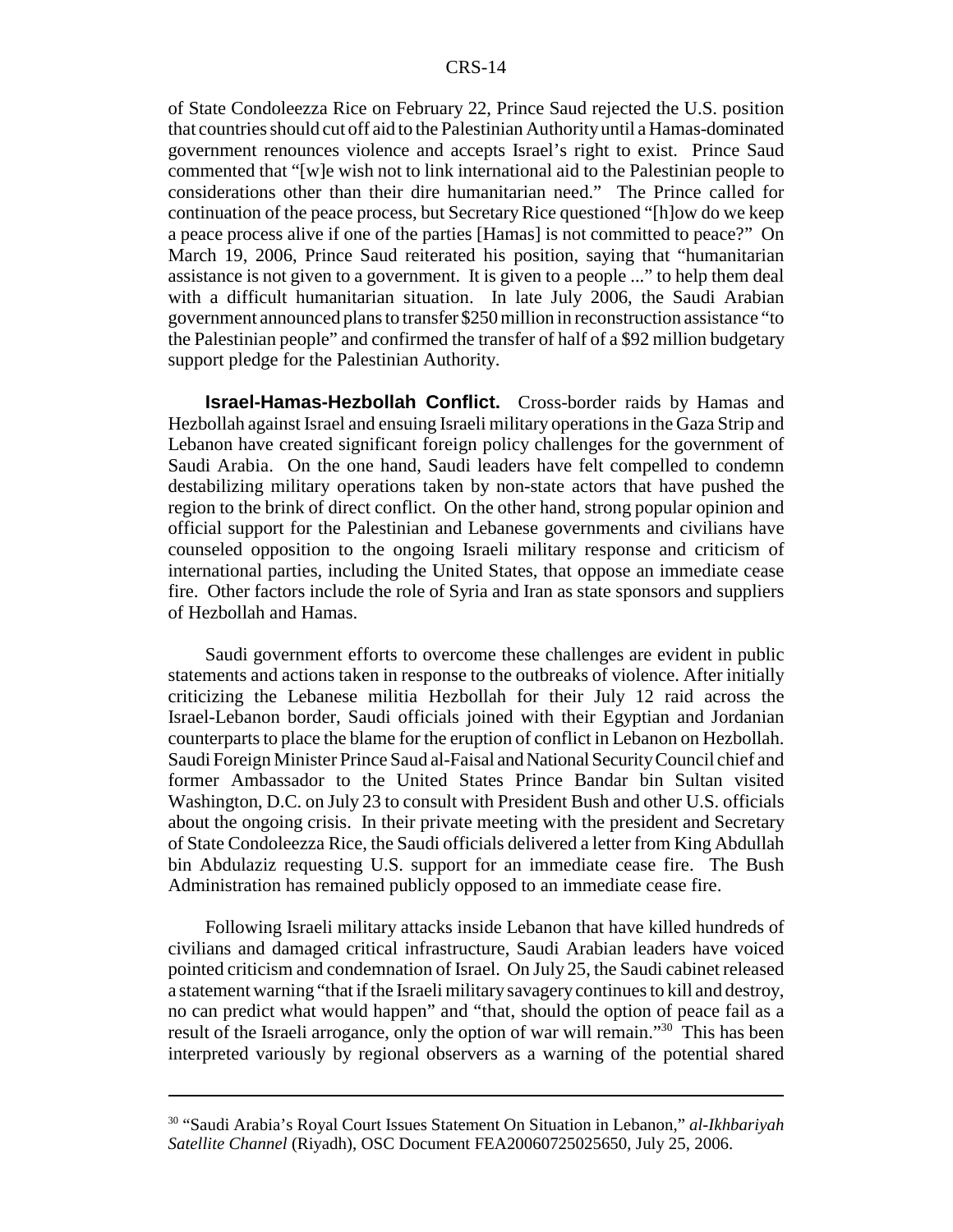consequences of broader escalation or a signal of Saudi willingness to abandon the so-called Abdullah plan for a two-state solution and wider Arab peace with Israel.

Following an Israeli military strike on the Lebanese town of Qana that killed more than 50 civilians, a July 31 Saudi cabinet statement cited "the moral, political, and material responsibility of Israel for massacres and war crimes" and pledged "the Kingdom's standing with all its political and economic capabilities by the brotherly people of Lebanon."31 Current Saudi Ambassador to the United States Prince Turki al-Faisal has summarized the double-edged Saudi position in public comments in Washington, saying, "Saudi Arabia holds firmly responsible those who first engaged in reckless adventure under the guise of resistance [Hamas and Hezbollah]," adding that the groups' "unacceptable and irresponsible actions do not justify the Israeli destruction of Lebanon or the targeting and punishment of the Lebanese and Palestinian civilian populations."<sup>32</sup>

The Saudi government's rhetorical support for Lebanon has been matched with financial and material support: the government has pledged over \$1.5 billion in financial assistance to the Lebanese government and has organized a popular relief campaign under the auspices of the Minister of Interior Prince Nayef bin Abdulaziz. The announced assistance will consist of a \$500 million grant to the Lebanese people as the "core" of a planned Arab-international reconstruction fund and a \$1 billion deposit in the Central Bank of Lebanon to support the Lebanese economy. Some observers have noted that the large donations may be meant to signal to other Arab states and Iran that the Saudi Arabian government, known for its close political and financial ties to Lebanon, plans to assume the central role in underwriting Lebanon's recovery from the current crisis.

### **Arms Transfers to Saudi Arabia**

**U.S. Arms Sales.** The United States has long been Saudi Arabia's leading arms supplier. During the eight-year period from 1997 through 2004, U.S. arms *ordered* by Saudi Arabia amounted to \$7.3 billion while U.S. arms *delivered* to Saudi Arabia amounted to \$22.9 billion, reflecting earlier orders. An upsurge in Saudi arms purchases from the United States in the early 1990s was due in large measure to the Iraqi invasion of Kuwait and its aftermath. The largest recent sale was a \$9 billion contract for 72 F-15S advanced fighter aircraft, signed in May 1993. Saudi arms purchase figures include not only lethal equipment but also significant amounts of support services and construction. A downward trend has marked Saudi arms procurement since the mid-1990s as Saudi Arabia completed many of its post-Gulf War purchases and the country faced strained finances.

Rising oil prices, increased regional tensions, and counterterrorism requirements have led Saudi defense and security officials to reassess their defense needs in light of recent developments. In late July 2006, the Bush Administration notified Congress that it has approved a number of potential U.S. military sales to Saudi

<sup>31</sup> *Saudi Press Agency*, "King Abdullah Chairs Cabinet Session," July 31, 2006.

 $32$  Prince Turki al-Faisal, Remarks to the New American Foundation, Washington, D.C., July 31, 2006.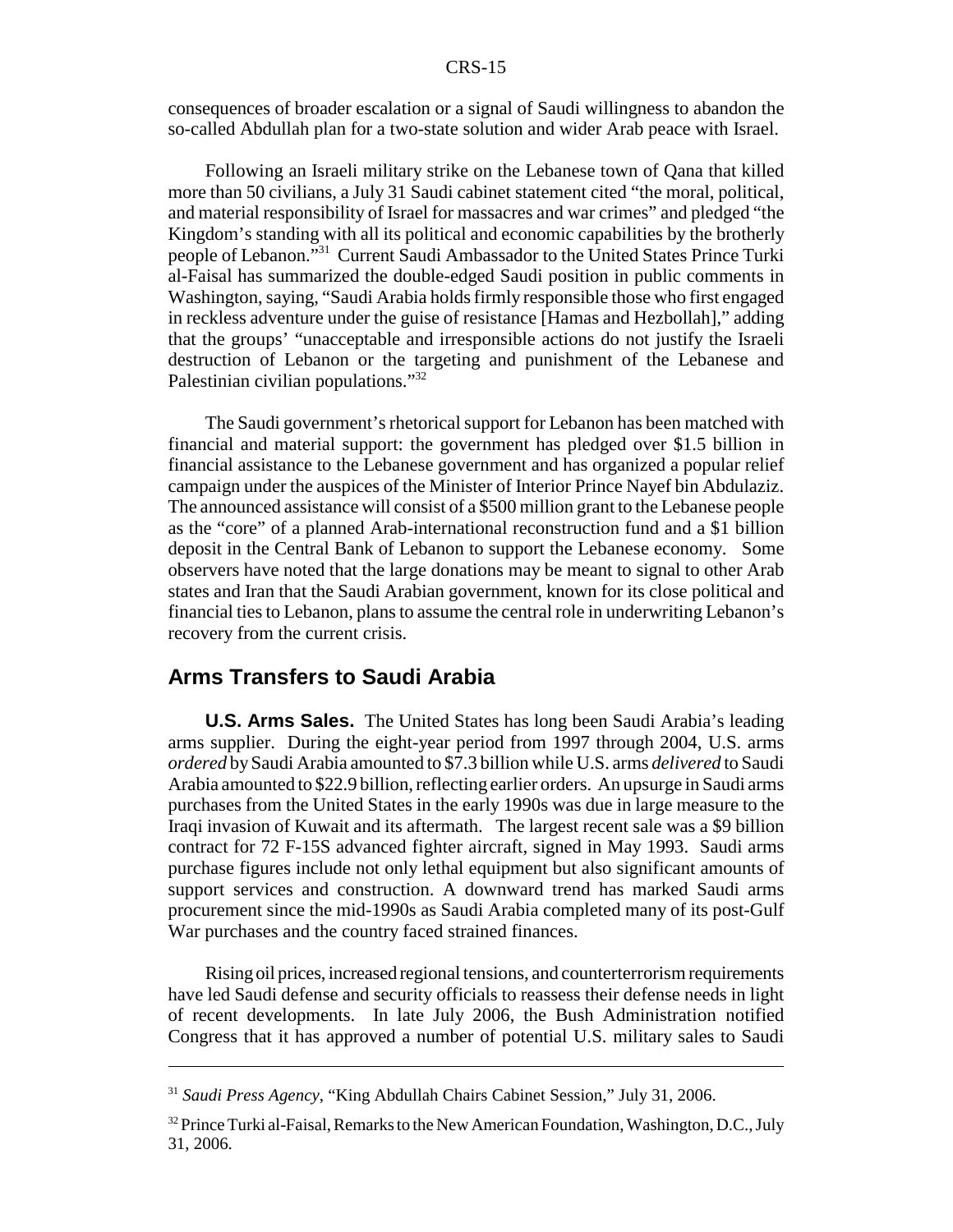Arabia that could be worth over \$9 billion.<sup>33</sup> The proposed sales are mainly designed to support the Saudi Arabian National Guard and may ultimately include 24 Black Hawk helicopters, 724 light armored vehicles, 2,300 long-range radio systems, night vision goggles, thermal weapon sights, and other equipment. A number of planned equipment remanufacture and upgrade sales are also part of the proposed package, including modifications for Apache attack helicopters, the transfer of 58 M1A1 Abrams tanks, and their upgrading along with 315 M1A2 Abrams tanks already in Saudi possession. Congress has thirty days from the notification dates to block the proposed sales.

**Saudi-China Arms Contacts.** In 1988, shortly before the end of the cold war, Saudi Arabia concluded a controversial purchase of approximately 30 intermediate range CSS-2 missiles from China, in its first and only major arms purchase from a communist (or formerly communist) state. A Reuters news wire report of February 15, 2004, quoted unnamed U.S. officials as voicing concern over continued alleged cooperation between China and Saudi Arabia on missiles; the report did not provide details. On the following day, the Saudi Press Agency said a responsible source at the Saudi Defense Ministry denied the report, which a defense spokesman described as "fabricated and baseless." (See below.)

**Nuclear Concerns.** There have been occasional questions in the past about possible Saudi nuclear cooperation with other states. For example, according to press reports in 1999, U.S. officials were concerned over a visit by the Saudi Defense Minister to nuclear and missile facilities in Pakistan, but had received assurances from Saudi officials that Saudi Arabia was not seeking nuclear weapons or other weapons of mass destruction. Later, a *Washington Times* article of October 22, 2003, citing "a ranking Pakistani insider," reported that Saudi Arabia and Pakistan had concluded a secret agreement on nuclear cooperation, under which Pakistan would provide Saudi Arabia with nuclear technology in return for oil at reduced prices. A State Department spokesman said the Administration had seen the reports but did not have any information to substantiate them.

Saudi Arabia has been negotiating a full-scope safeguards agreement with the International Atomic Energy Agency (IAEA). On June 16, 2005, the IAEA approved a Small Quantities Protocol (SQP) for Saudi Arabia; this protocol exempts countries with minimal quantities of nuclear materials and facilities from routine inspections and declarations. It is not clear whether the IAEA will require Saudi Arabia to conclude an Additional Protocol, which could give the IAEA more leverage for inspections. IAEA Director General Muhammad ElBaradei has called the SQP a "weakness" in the nuclear safeguard regime, and the United States and some western nations are concerned that it does not provide sufficient transparency in the case of Saudi Arabia. A Saudi official reportedly told European officials that Saudi Arabia would provide additional information to the IAEA only if all other parties to the protocol did the same.<sup>34</sup> In his January 2006 interview with the *Middle East Economic Digest*, Saudi Foreign Minister Prince Saud said "We are not going to

<sup>&</sup>lt;sup>33</sup> Defense Security Cooperation Agency, Transmittals No. 06-25, 06-26, 06-31, 06-36, and 06-39, July 2006. Available at [http://www.dsca.mil/PressReleases/ 36-b/36b\_index.htm]

<sup>34</sup> George Jahn, "Saudi Arabia Exempt From Nuke Inspections," *Guardian*, June 16, 2005.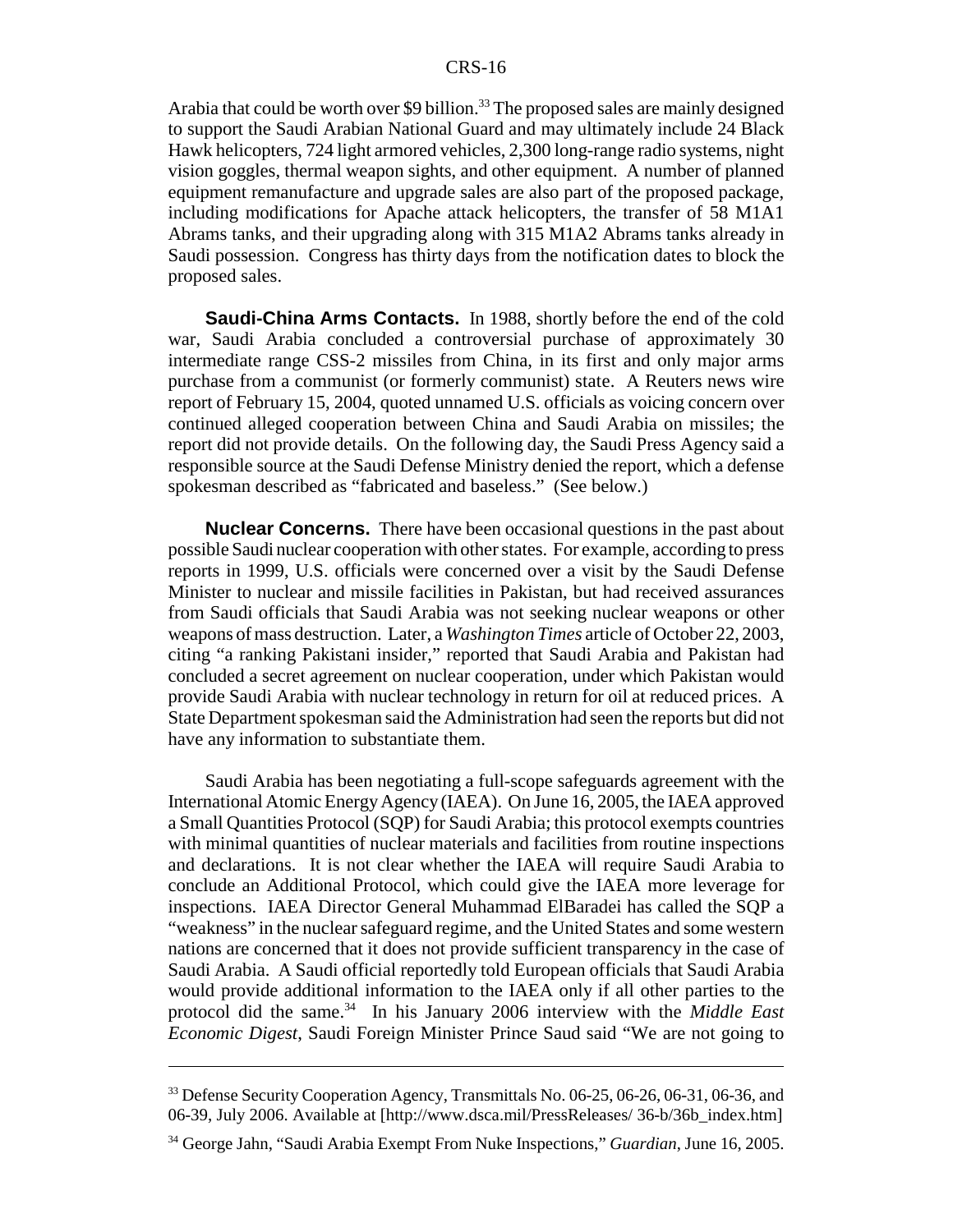pursue any of these [nuclear] weapons" and went on to comment that nuclear power "is dangerous in itself."

### **Trade Relationships**

Saudi Arabia was the largest U.S. trading partner in the Middle East in 2005. For that year, Saudi exports to the United States were estimated at \$26.2 billion (up from \$20.4 billion in 2004) and imports from the United States at \$5.6 billion (up from \$4.7 billion). Comparable figures for Israel, the second largest U.S. trading partner in the Middle East in 2004, were \$16.9 billion in exports and \$6.5 billion in imports. To a considerable extent, this high volume of trade is a result of U.S. imports of hydrocarbons from Saudi Arabia and U.S. arms exports of arms, machinery, and vehicles to that country.

On September 9, 2005, the U.S. Trade Representative (USTR) announced that the United States and Saudi Arabia had completed bilateral negotiations on terms of Saudi accession to the World Trade Organization (WTO). On November 10, President Bush signed a memorandum to the USTR noting that Saudi Arabia had concluded a bilateral agreement with the United States related to Saudi accession to the WTO. $35$  In the meantime, the press noted that Saudi Arabia had concluded bilateral negotiations with all other interested WTO members, and on December 11, Saudi Arabia became the  $149<sup>th</sup>$  member of the WTO.<sup>36</sup>

**Boycott of Israel and WTO Membership.**37 Some Members of Congress have raised questions regarding Saudi Arabia's participation in the Arab League boycott of Israel in light of the conclusion of a bilateral agreement with the United States on Saudi Arabia's WTO accession. Under the terms of the bilateral agreement, Saudi negotiators confirmed that Saudi Arabia would not invoke the non-application provision of the WTO Agreement toward any fellow WTO member (which would prohibit enforcement of the boycott) and confirmed the Kingdom would not enforce the secondary and tertiary Arab League boycotts. However, in June 2006, Saudi Ambassador to the United States Prince Turki al-Faisal reportedly stated that the Government of Saudi Arabia plans to continue to enforce the Arab League's primary boycott of Israel, drawing criticism and inquiries from some Members of Congress. Prince Turki reportedly commented that "the primary boycott is an issue of national sovereignty guaranteed within the makeup of the WTO and its rules," and indicated that the Saudi government had already made its decision clear to the United States Trade Representative's office (USTR). A USTR spokesman was quoted as saying that "in [USTR's] view, maintaining the primary boycott of Israel is not consistent with Saudi Arabia's obligation to extend full WTO treatment to all WTO

<sup>35</sup> Full text in Federal Register, Vol. 70, No. 219, Nov. 15, 2005.

<sup>&</sup>lt;sup>36</sup> For more background, see American Association of Exporters and Importers, "Saudi Arabia's WTO Accession," Vol. 105, No. 46, Nov. 22, 2005.

<sup>37</sup> For background, see CRS Report RS22424, *Arab League Boycott of Israel*, by Martin A. Weiss.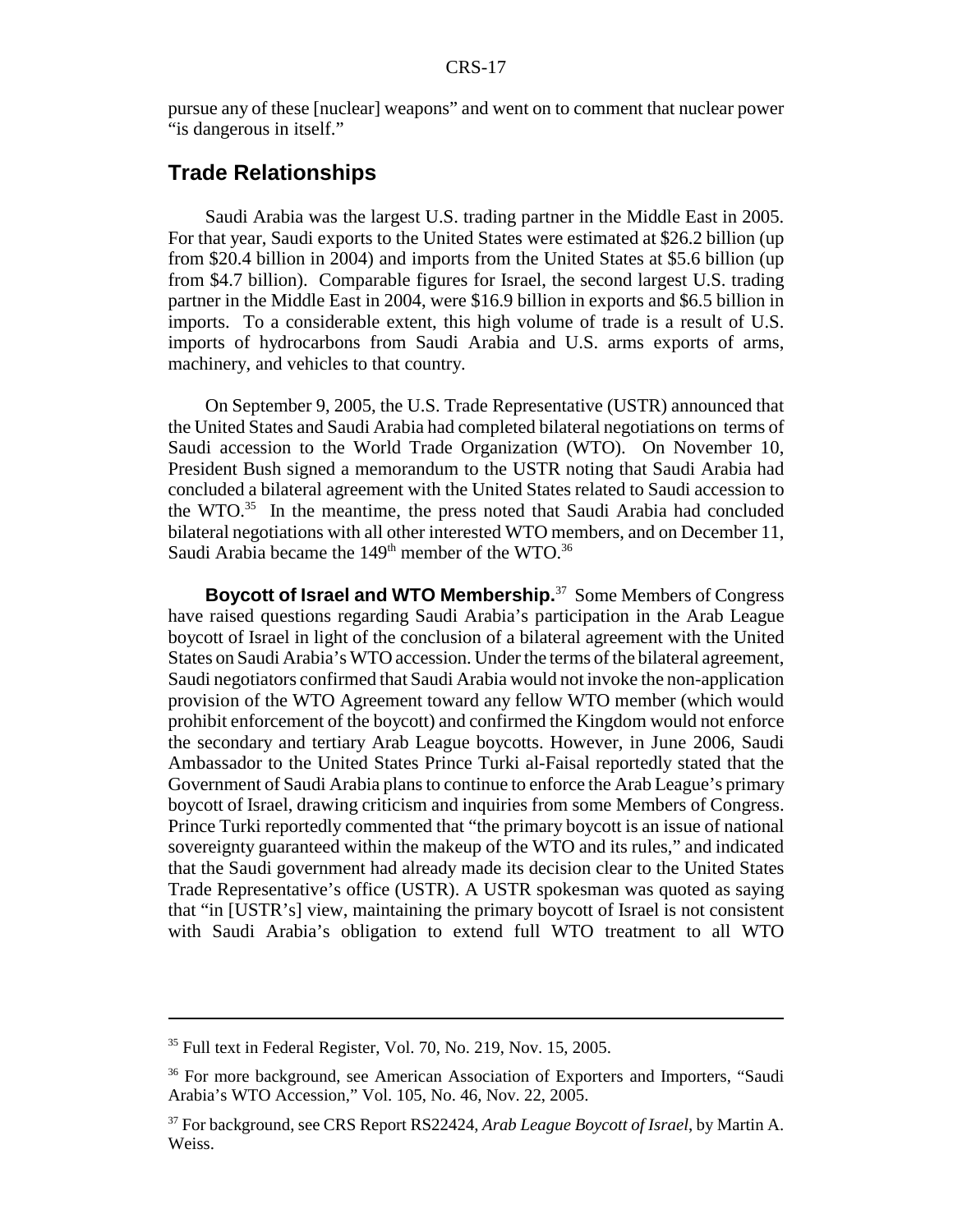Members."38 H.Con.Res. 370 expresses the sense of Congress that Saudi Arabia should fully live up to its WTO commitments and end all aspects of any boycott on Israel. The resolution passed the House unanimously on April 5, 2006 and was received in the Senate and referred to the Committee on Finance.

**Oil Production.** With the world's largest proven oil reserves (estimated at 261.7 billion barrels in January 2001), Saudi Arabia produced approximately 9.5 million barrels per day (bpd) of crude oil as of October 2005. Approximately 11.3% of U.S. oil imports and 7.4% of total U.S. oil consumption came from Saudi Arabia during 2004. Formerly the largest foreign supplier of oil to the United States, Saudi Arabia has been exceeded in this role by Canada, Mexico, and/or Venezuela during recent years (see **Table 1**).

| (in millions of barrels per day) |        |        |        |         |  |  |
|----------------------------------|--------|--------|--------|---------|--|--|
| Category                         | 2002   | 2003   | 2004   | 2005    |  |  |
| Total U.S. Consumption           | 19.761 | 20.034 | 20.731 | 20.587* |  |  |
| Total U.S. Imports               | 11.530 | 12.264 | 13.145 | 13.527  |  |  |
| Imports from Saudi Arabia        | 1.552  | 1.774  | 1.558  | 1.523   |  |  |
| <b>Imports from Canada</b>       | 1.971  | 2.072  | 2.138  | 2.172   |  |  |
| <b>Imports from Mexico</b>       | 1.547  | 1.623  | 1.665  | 1.646   |  |  |
| <b>Imports from Venezuela</b>    | 1.398  | 1.376  | 1.554  | 1.506   |  |  |

## **Table 1. Oil Consumption and Imports**

**Source:** DOE. \*Note: 2005 U.S. consumption figure based on first 11 months of 2005.

In recent years, Saudi Arabia has alternately supported cuts and increases in production as oil prices on the international market have fluctuated. Under a "gentlemen's agreement" reached in June 2000, members of the Organization of Petroleum Exporting Countries (OPEC) established a mechanism to adjust the supply of oil by 500,000 bpd if the 20-day average price of oil moved outside a \$22 to \$28 price band. This band eroded in subsequent years as oil prices continued to rise to more than \$50 per barrel, and in follow-up comments after the April 25, 2005, meeting between President Bush and then Crown Prince Abdullah, the Crown Prince's foreign policy advisor said the \$22-\$28 price band has become unrealistic.<sup>39</sup> The foreign policy advisor went on to say that Saudi Arabia has a limited spare capacity of approximately 1.3 to 1.4 million bpd for increased production. During the April 2005 visit, Saudi officials proposed a long-range plan to deal with fundamental issues of supply and demand, indicating that they would aim for production levels of 12.5 million bpd by the end of the current decade and 15.0 million bpd over time.

<sup>&</sup>lt;sup>38</sup> Michael Freund, "Saudi Ambassador to U.S. Admits Boycott of Israel Still in Force," *Jerusalem Post*, June 22, 2006; Freund "U.S. Official Under Fire Over Saudi Flap," *Jerusalem Post*, June 25, 2006;

<sup>39</sup> In February 2006, Saudi Oil Minister Ali Naimi said current conditions would support a price of approximately \$50 per barrel, and some Saudi officials spoke of a \$40-\$50 price range. *The Oil Daily*, Feb. 8, 2006.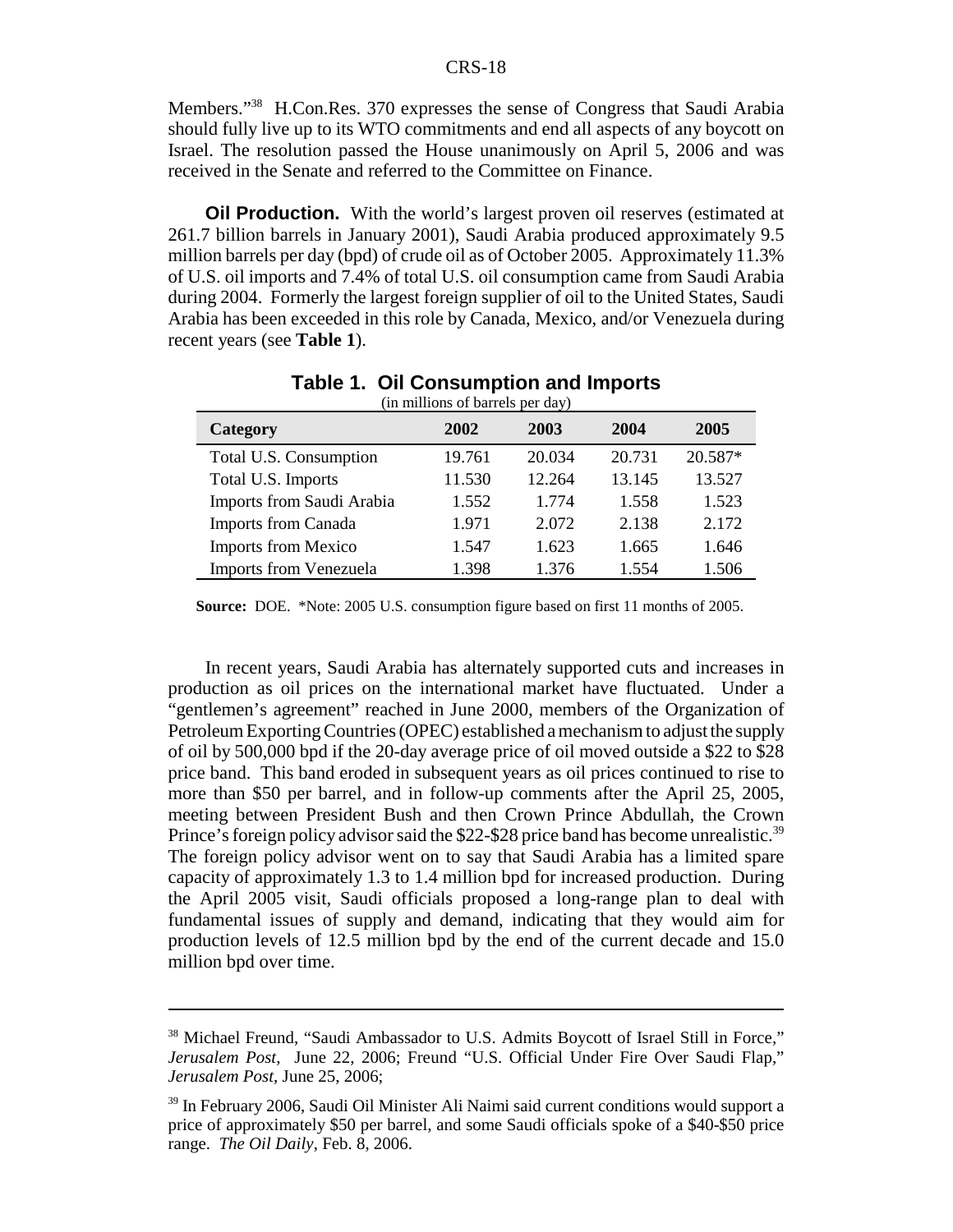**Foreign Investment.** Saudi leaders, notably King Abdullah, have shown increasing interest in attracting foreign investment, especially in their country's energy sector. Oil exploration and production remain generally off limits to foreign investment; however, with the world's fourth largest natural gas reserves (235 trillion cubic feet), Saudi Arabia is emphasizing foreign participation in the country's gas sector. In 2001, Saudi Arabia signed three preliminary agreements worth approximately \$25 billion with eight international oil companies (including six U.S. based companies) to develop three natural gas fields. Conclusion of final agreements met continuing delays as Saudi and company negotiators tried to resolve several issues, including taxes, rate of return on investments, and size of gas reserves being offered.

Eventually, in mid-2003, negotiations collapsed, and Saudi officials began pursuing a different approach involving smaller, less ambitious projects of more limited scope. Tenders were issued on September 15, 2003 for three new contract areas. One U.S. company, Chevron-Texaco, submitted bids for all three; however, it was unsuccessful in obtaining any of the contracts. Saudi Oil Minister Ali al-Naimi and other officials said the bids were assessed strictly in accordance with the terms offered by the various companies, although some unnamed observers suggested that the bidding process was structured in a way that favored non-U.S. competitors. Still other observers suggested that the awards reflect Saudi desire to cement economic ties with Russia, China, and other third countries, and one energy expert noted that "[t]he Saudis are clearly shifting around and looking to different parts of the world.<sup>40</sup>

In the meantime, several U.S. companies are involved in new or projected Saudi operations. ExxonMobile and ChevronTexaco are among several international oil companies that the Saudis have approached regarding their plans to build a large export refinery at the port of Yanbu, potentially worth \$5 billion. In addition, in March 2005, the Saudis awarded a contract to another U.S. company, Bechtel, as part of a joint venture to develop three on-shore oil fields in eastern Saudi Arabia at a potential cost of \$3 billion.<sup>41</sup>

*Saudi-Chinese Commercial Contacts.* Saudi-Chinese commercial relationships continue to expand. Bilateral trade peaked at \$15 billion in 2005, after a 41% growth per year since 1999, according to the Chinese Ministry of Commerce. A visit by King Abdullah to Beijing in January 2006 was reciprocated by Chinese President Hu Jintao on April 22, and the two leaders reportedly signed a series of agreements including energy exploration and security collaboration. Commentators note that Chinese economic ties are attractive to Saudi leaders because they come with "no strings attached" and focus on economic rather than political issues.<sup>42</sup>

<sup>40</sup> Karen Matusic, "Saudis Extend Geopolitical Base with Gas Deals," *The Oil Daily*, Feb. 2, 2004; Simeon Kerr, "Saudi Arabia Strikes Hard Bargain On Gas Rights," *Dow Jones, Emerging Markets Report*, Jan. 29, 2004.

<sup>41 &</sup>quot;Small Steps Forward," *Middle East Economic Digest*, Apr. 22-28, 2005, pp. 42-44; "Sultans of Swing," *Middle East Economic Digest*, May 6-12, 2005, pp. 4-5.

<sup>42 &</sup>quot;Avoiding Political Talk, Saudis and Chinese Build Trade," *New York Times*, Apr. 23, (continued...)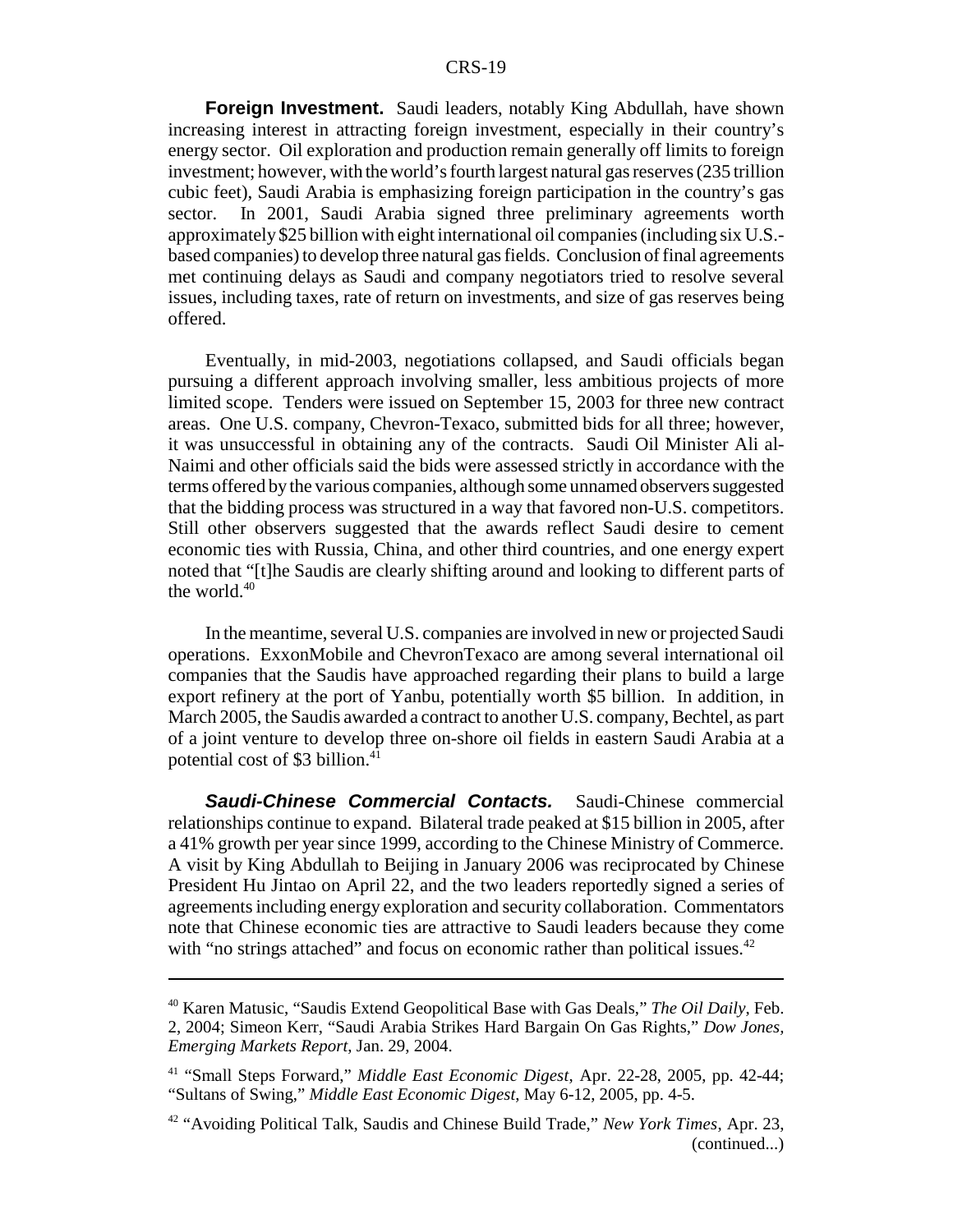### **Human Rights, Democracy, and Other Issues**

Of particular concern to Westerners are pervasive restrictions on women's activities<sup>43</sup> and an injunction against the practice of other religions throughout the Kingdom. This injunction has been applied not only against non-Islamic faiths but also at times against the Shi'ite Muslim community in Saudi Arabia, estimated at 500,000 or more persons mainly in the Eastern Province. Since 1990, the Saudi government has moved quietly to ease some restrictions on Shi'ites. A petition presented by Saudi Shi'ite representatives was followed by an audience with then Crown Prince Abdullah on April 30, 2003, indicating that both the government and the Shi'ite petitioners may be seeking to pursue a more cooperative approach. Discrimination against the mystic-oriented Sufi sects, long opposed by the Saudi regime, has reportedly eased in the last few years.<sup>44</sup> Also, according to the State Department, high-level Saudi officials have said that Saudi policy allows for private non-Muslim worship, for example, in private homes or secluded compounds; however, the State Department notes that Saudi officials do not always follow these guidelines in practice and have not provided specific guidelines to determine what constitutes private worship.45

In the State Department's annual Report on International Religious Freedom (September 15, 2004), Saudi Arabia was designated for the first time as a "Country of Particular Concern." Saudi Arabia was again so designated in the most recent annual report published on November 8, 2005, but at an accompanying briefing, a State Department official noted that King Abdullah has taken steps toward interreligious dialog. In his 2005 State of the Union address, President Bush commented that "[t]he Government of Saudi Arabia can demonstrate its leadership in the region by expanding the role of its people in determining their future." In his 2006 address, the President noted that "Saudi Arabia has taken the first steps toward reform."

Political reforms promulgated by the late King Fahd in the early 1990s and continued under Crown Prince Abdullah have set in motion a limited move toward democracy and protection of individual freedoms. The "basic law" announced by the King on March 1, 1992, bans arbitrary arrest, harassment, or entry of individual homes without legal authority and specifies privacy in telephone calls and mail. On August 20, 1993, the King appointed a 60-member consultative ("Shura") council (increased to 90 in 1997 and to 120 in 2001), with limited powers to question cabinet members and propose laws. On January 25, 2005, the Saudi Minister of Defense and Aviation and Second Deputy Prime Minister Prince Sultan told Saudi newspapers

 $42$  (...continued)

<sup>2006.</sup>

<sup>&</sup>lt;sup>43</sup> U.S. Under Secretary of State for Public Diplomacy Karen Hughes encountered mixed reactions from a group of Saudi women with whom she discussed restrictions on women's rights on a recent trip to the Middle East. Steven R. Weisman, "Saudi Women Have Message for U.S. Envoy," *New York Times*, Sept. 28, 2005.

<sup>44</sup> Faiza Saleh Ambah, "In Saudi Arabia, a Resurgence of Sufism,"*Washington Post*, May 2, 2006.

<sup>&</sup>lt;sup>45</sup> Department of State, Country Reports on Human Rights Practices - 2005, Mar. 8, 2006.